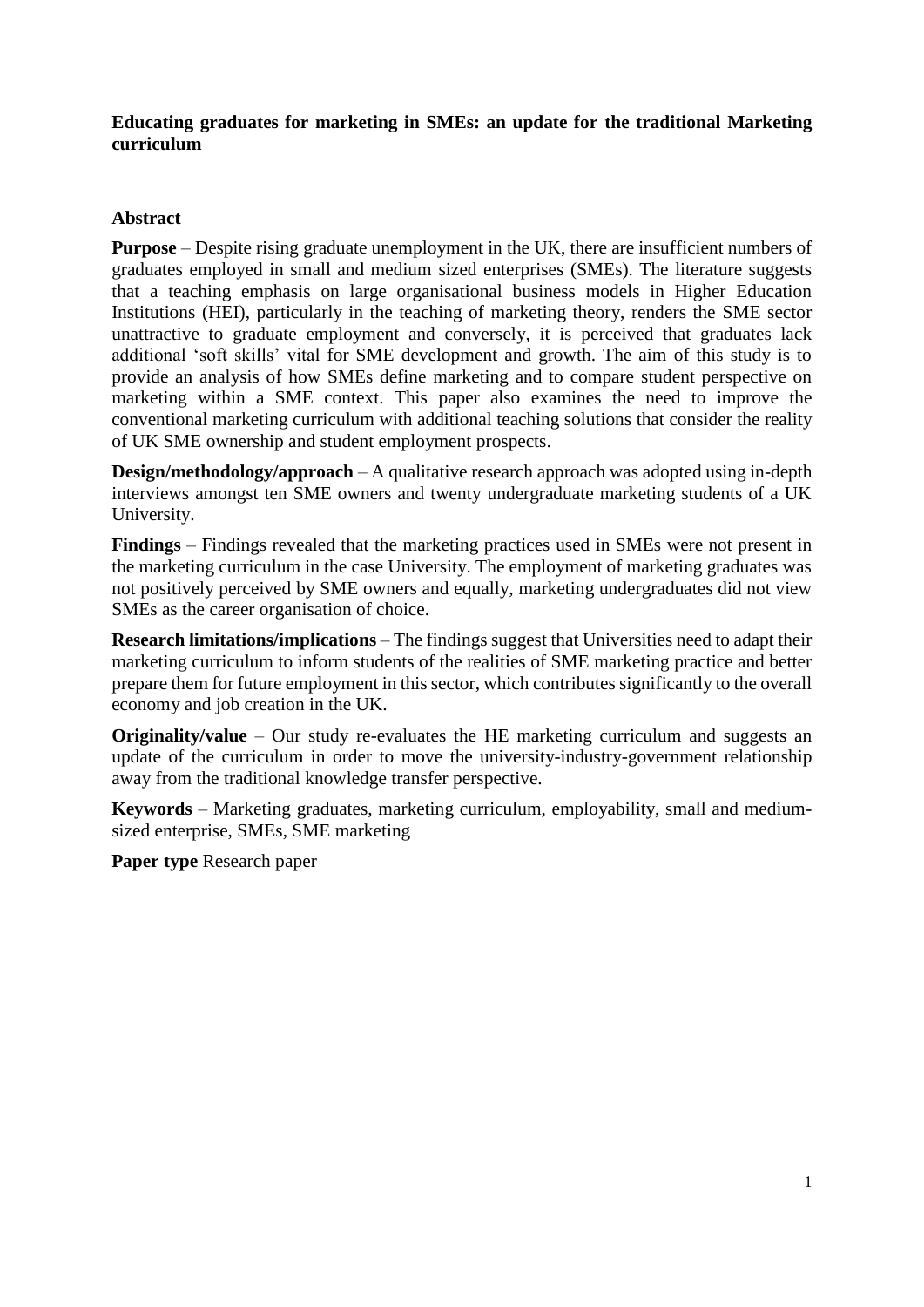#### **Introduction**

The percentage of youth (18-24 years old) unemployment in the UK has risen dramatically in recent years reaching 18.4% (761,000) with almost one-in-five youths currently out of work [\(ONS, 2013\)](#page-16-0). This situation is exacerbated by Universities producing a large number of graduates each year. For example, 787,205 fresh graduates were produced by HEIs in England in 2011/12 [\(HESA, 2012\)](#page-14-0). This situation is further complicated by graduates favouring jobs in large organisations rather than employment in small and medium sized enterprises because of perceived improved career prospects [\(Hart and Barrat, 2009\)](#page-14-1).

SMEs often fail to recognise the benefits of recruiting graduates, believe that graduates are not well prepared for the world of work and do not have the relevant skills [\(Collinson,](#page-13-0)  [1999;](#page-13-0) [Holden and Jameson, 2002;](#page-15-0) [Holden](#page-15-1) *et al.*, 2007; [Hart and Barrat, 2009;](#page-14-1) [Woods and](#page-17-0)  [Dennis, 2009;](#page-17-0) Kewin *et al.*[, 2010\)](#page-15-2). The skills and knowledge that graduates acquire at University may not have prepared them for future employment [\(Schlee and Harich, 2010\)](#page-16-1) and in particular for employment in SMEs [\(Holden and Jameson, 2002;](#page-15-0) [Holden](#page-15-1) *et al.*, 2007). Yet, the SME sector has the potential to make a significant impact on economic growth and job creation [\(Lin, 1998;](#page-15-3) [Hill and McGowan, 1999;](#page-14-2) [Hill, 2001;](#page-14-3) [Deakins and Freel, 2009;](#page-13-1) [Walsh and](#page-17-1)  [Lipinski, 2009\)](#page-17-1). SMEs currently account for 99.9% of all UK private enterprises and 59.4% of private sector employment [\(BIS, 2010\)](#page-13-2).

Traditionally, Universities were a source of human capital and contributed to the industry via its development of future employees fit for industry [\(Etzkowitz, 1998\)](#page-14-4). Their first mission was to produce highly qualified graduates to serve the regional and national workforce (transfer of knowledge to students) who can contribute to industry demand. [\(Philpott](#page-16-2) *et al.*, [2011\)](#page-16-2). Later on, the first academic revolution [\(Etzkowitz, 1998\)](#page-14-4) which occurred in the late nineteenth century in the US, led Universities to integrate research as part of their academic function (knowledge creation). In recent years, Universities have been undergoing a 'second revolution' that suggests the traditional role of education and knowledge creation should be alongside the economic development via the capitalisation of knowledge. The Triple Helix of University-Industry-Government Relations [\(Etzkowitz and Leydesdorff, 2000\)](#page-14-5), builds on the premise that Universities should engage in economic and social development via its capitalisation of knowledge. There are a number of contributions Universities can make to industry and government, ranging from traditional to entrepreneurial activities, producing highly qualified graduates, publishing academic results, obtaining grants, consulting, providing industry training courses, contract research, patenting and licensing, spin-off firm formation and the creation of Technology Parks [\(Philpott](#page-16-2) *et al.*, 2011). In recent years the role of the University sector is experiencing such change in all parts of the world. According to [Hewitt-](#page-14-6)[Dundas \(2012\)](#page-14-6), Universities changed from a linear to a distributed model of innovation where they play an important role in economic development working alongside large enterprises, technology parks as well as SMEs. The old view of knowledge as public good with little priority on intellectual ownership is now transformed to a licensing model where intellectual property is at the heart of the business model.

In this research we aim to bring back the relevance of examining the traditional mission of Universities as it relates to producing highly qualified graduates to serve industry. As economic conditions and the business environment undergo a constant state of flux, the knowledge that Universities transfer to students should fit the current and future needs of industry making graduates more desirable for SMEs to recruit. This entails providing graduates with the skills to contribute to SME growth and success and giving them opportunities for career development. Marketing, as an example, within SMEs is recognised as a business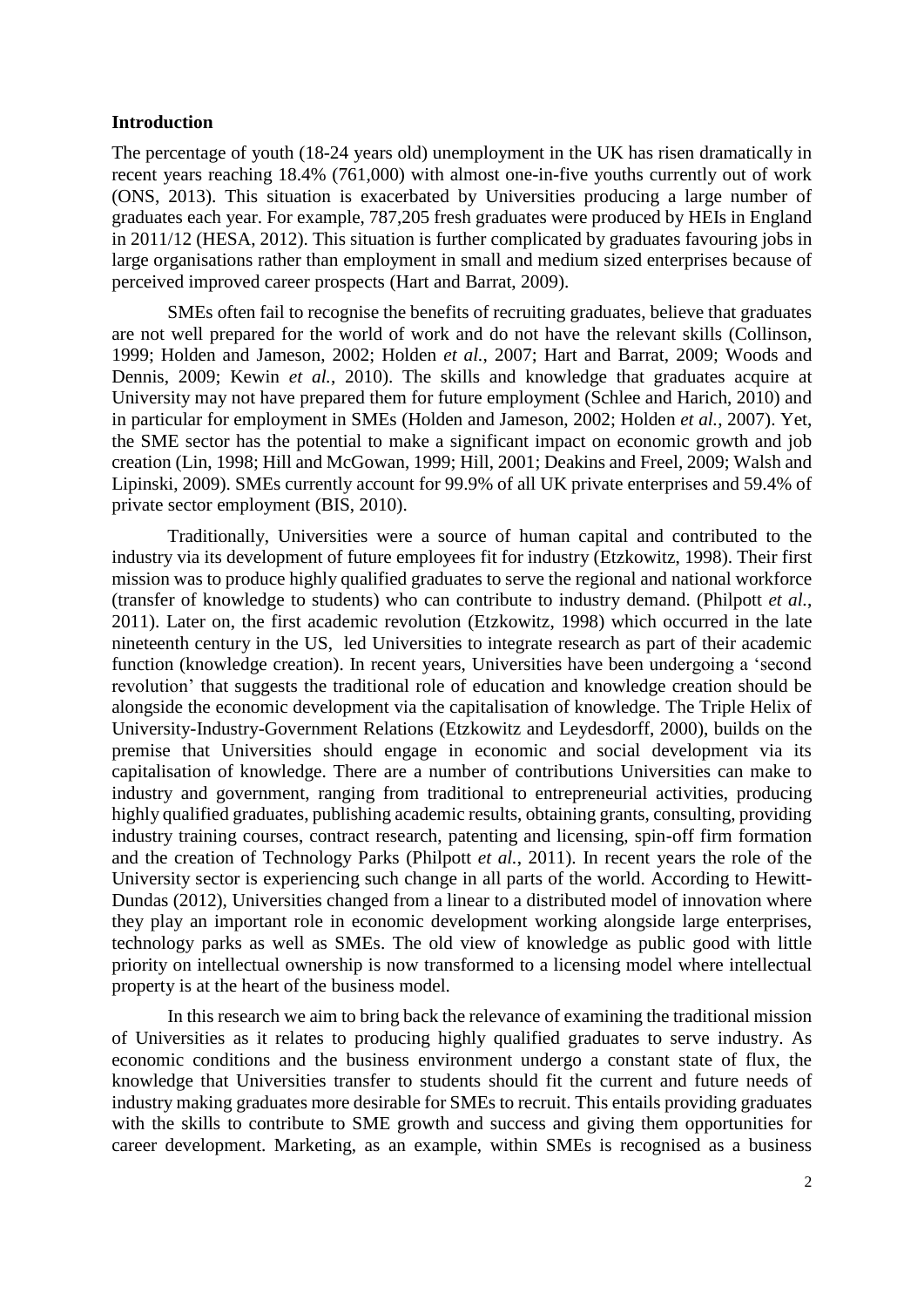activity, which could contribute to business growth. However, mainstream marketing theories [\(Brassington and Pettitt, 2007;](#page-13-3) [Kotler](#page-15-4) *et al.*, 2008; [Jobber, 2009\)](#page-15-5) are more typically designed for large organisations where financial resources and marketing expertise are readily available. SMEs have their own unique characteristics with their marketing activities [\(O'Dwyer](#page-16-3) *et al.*, [2009a;](#page-16-3) [Reijonen, 2010;](#page-16-4) [O'Donnell, 2011\)](#page-16-5) often restricted by limited resources and the lack of marketing expertise (Parrott *et al.*[, 2010\)](#page-16-6) and where the transfer of large organisational marketing models to the SME context have limited scope [\(Gilmore and Carson, 1999\)](#page-14-7).

The purpose of this paper therefore is to propose the need to integrate marketing related knowledge with a focus on SMEs for the general marketing curricula aiming to enhance the career perspective or graduates as well as to enhance their employability.

#### **Literature Review**

#### *The Marketing curriculum*

Academic research on marketing in SMEs has increased in recent years [\(Deakins and Freel,](#page-13-1)  [2009;](#page-13-1) [Walsh and Lipinski, 2009\)](#page-17-1) but many HEIs do not provide marketing curricula that are relevant to the needs of SMEs (Smart *et al.*[, 1999;](#page-16-7) [Stringfellow](#page-17-2) *et al.*, 2006). Marketing theories drawn from conventional textbooks [\(Brassington and Pettitt, 2007;](#page-13-3) [Kotler](#page-15-4) *et al.*, 2008) and academic research [\(McDonald, 2006\)](#page-15-6) continue to focus primarily on formal marketing planning, marketing research and the implementation of the marketing mix (4Ps and 7Ps) which are more suitable for large organisations where financial resources and marketing expertise are readily available. Conventional marketing theories and models neglect the uniqueness of SMEs [\(Collinson, 1999;](#page-13-0) [Moriarty](#page-15-7) *et al.*, 2008; [Stokes and Wilson, 2010\)](#page-17-3), which can significantly hinder the understanding of the skills required by students and can provide graduates with a misplaced view of the reality of implementing marketing in SMEs [\(Martin](#page-15-8)  [and Chapman, 2006;](#page-15-8) [Stephens](#page-16-8) *et al.*, 2010). Although there are a number of HEIs in the UK who offer courses with a focus on small business management to students, many of them do not consider the SME context. This particular issue can be related to the design of these general business management courses which are largely based on perceptions of business needs, instead of being relevant to the actual needs of businesses and SMEs in particular [\(Holmes and](#page-15-9)  [Miller, 2000\)](#page-15-9).

The lack of SME related insights in the curriculum may hindered the career aspirations of students, in terms of SME employment [\(Martin and Chapman, 2006;](#page-15-8) [Hart and Barrat, 2009\)](#page-14-1), particularly when a marketing career is sought as SMEs simply do not practice the type of marketing carried out in larger organisations [\(Gilmore and Carson, 1999\)](#page-14-7). The literature acknowledges that large organisational models should not be applied to an SME setting [\(Gilmore](#page-14-8) *et al.*, 2001; [Berthon](#page-13-4) *et al.*, 2008; [O'Dwyer](#page-16-9) *et al.*, 2009b) because SMEs have their own unique business characteristics, such as the presence of SME owners [\(Reijonen, 2008;](#page-16-10) [Reijonen, 2010\)](#page-16-4), their marketing activities are often restricted by limited resources and marketing expertise [\(Carson and Cromie, 1989;](#page-13-5) [O'Dwyer](#page-16-9) *et al.*, 2009b) and the dynamic business environment within which SMEs operate [\(Gilmore](#page-14-8) *et al.*, 2001; [O'Dwyer](#page-16-3) *et al.*, [2009a\)](#page-16-3). SME marketing is, arguably, different from that of large organisations [\(Carson](#page-13-6) *et al.*, [1998;](#page-13-6) [Blankson](#page-13-7) *et al.*, 2006; [Moriarty](#page-15-7) *et al.*, 2008); the management culture is more innovative and entrepreneurial and owners/managers tend to be more proactive and opportunistic in nature (Day *et al.*[, 1998\)](#page-13-8).

Stokes and Blackburn [\(1999\)](#page-17-4) argue that SMEs pay less attention to marketing as an important function of the business since marketing is often perceived as a large organisation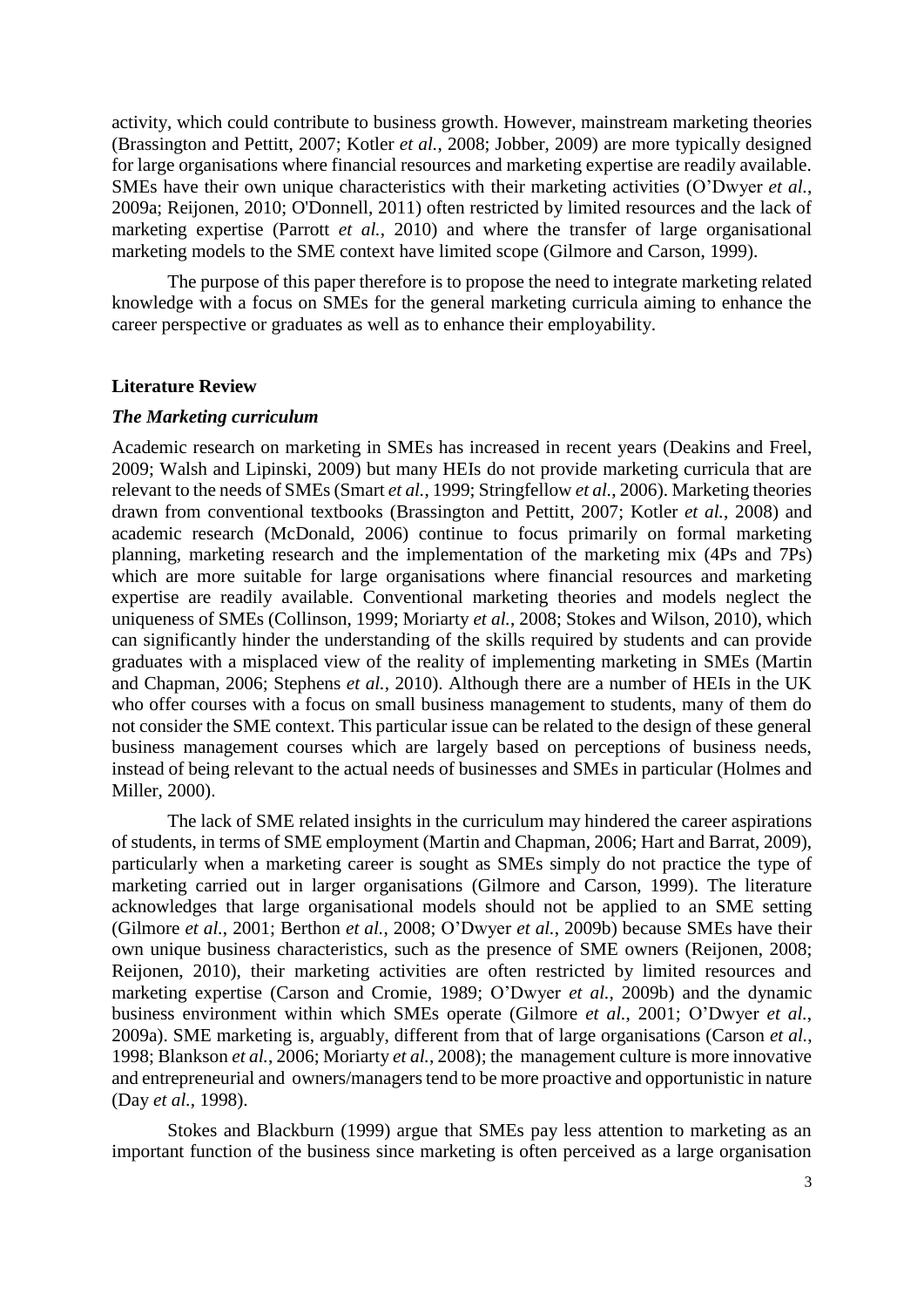activity. In addition, marketing is often seen by many SMEs as a '*troublesome and problematic undertaking*' [\(Krake, 2005, p.229\)](#page-15-10). Nevertheless, it is believed that marketing is practiced by small firms, although the degree of activities varies according to the nature of the industry [\(Simpson](#page-16-11) *et al.*, 2006; [Reijonen, 2010\)](#page-16-4) with authors agreeing that SME marketing practices and decision making tends to be more creative, alternative and instinctive [\(O'Dwyer](#page-16-3) *et al.*, [2009a\)](#page-16-3), informal and unstructured [\(Gilmore](#page-14-8) *et al.*, 2001) and chaotic and unplanned [\(Carson](#page-13-6) *et al.*[, 1998;](#page-13-6) [Hill, 2001\)](#page-14-3). Other literature suggests that entrepreneurs tend to follow the effectual process while making decisions, i.e. ignore the predictive information in making marketing decisions (Read *et al.*[, 2009\)](#page-16-12).

It can be argued that SMEs are involved in marketing as they are engaged in activities such as networking [\(Gilmore](#page-14-8) *et al.*, 2001), social media marketing (Harris *et al.*[, 2012\)](#page-14-9) and relationship marketing (Day *et al.*[, 1998\)](#page-13-8) but there is an inclination for SMEs to focus on tactical issues rather than strategic issues [\(O'Dwyer](#page-16-9) *et al.*, 2009b) as they are less concerned about long term planning for the business [\(Blankson](#page-13-7) *et al.*, 2006; [Parrott](#page-16-6) *et al.*, 2010). It appears that SME owners/managers have a lack of understanding of the definitions of marketing and its applications [\(Moriarty](#page-15-7) *et al.*, 2008). In Hill and McGowan's [\(1999\)](#page-14-2) study on marketing planning, it has been asserted that the conventional marketing planning theories and concepts do not conform to the small firms setting due to the unique personality and managerial competences of owners/managers. SMEs practice marketing but their approach is different of those in large organisations [\(Gilmore and Carson, 1999;](#page-14-7) [Gilmore](#page-14-8) *et al.*, 2001; [Reijonen, 2010;](#page-16-4) [O'Donnell, 2011\)](#page-16-5).

Academia may not have fully integrated the SME context into the teaching curriculum [\(Collinson, 1999;](#page-13-0) [Schlee](#page-16-13) *et al.*, 2008), which can restrict graduates' knowledge and skills for employment and affect their understanding and perceptions towards SMEs and even entrepreneurship. For this reason, it is crucial that the HE sector provides marketing curriculum that includes the knowledge and skills relevant to both large and small corporations [\(Schlee](#page-16-1)  [and Harich, 2010\)](#page-16-1) and thereby enhance graduate employability and career options.

## *Developing employability skills*

The importance of graduate skills has been highlighted by the Confederation of British Industry and Universities UK [\(2009\)](#page-13-9). It noted the necessary generic soft skills that make graduates more employable and successful in the workplace. The list of knowledge and skill requirements for different levels of marketing jobs (for example, entry level and managerial level) in the US and Australia have also been identified [\(Walker](#page-17-5) *et al.*, 2009; [Schlee and Harich, 2010\)](#page-16-1). Similarly, the Leitch Review of Skills [\(HM Treasury, 2006\)](#page-14-10) noted the importance of SMEs in job creation and contribution to the UK economy. This report emphasised the need to invest in training and education to improve the skills of the workforce in order to sustain the UK's competitiveness in the global economy. For this reason, developing graduates' skills necessary for employment in SMEs is an important agenda for HEIs.

The development of an entrepreneurial mind set and/or enterprising skills is also on the agenda for graduate development in order to enhance their employability [\(Herrmann](#page-14-11) *et al.*, [2008;](#page-14-11) Gibbs *et al.*[, 2009;](#page-14-12) [Volkmann](#page-17-6) *et al.*, 2009; [Gibb, 2010\)](#page-14-13). Employers require skills that enable graduates to act in enterprising ways to deal with a fast-changing business environment and a personal life that is full of uncertainties and complexities (Gibbs *et al.*[, 2009\)](#page-14-12). For example, in addition to marketing knowledge and skills, marketing students also need to have skills in problem solving, communication, leadership, networking and teamwork and learn how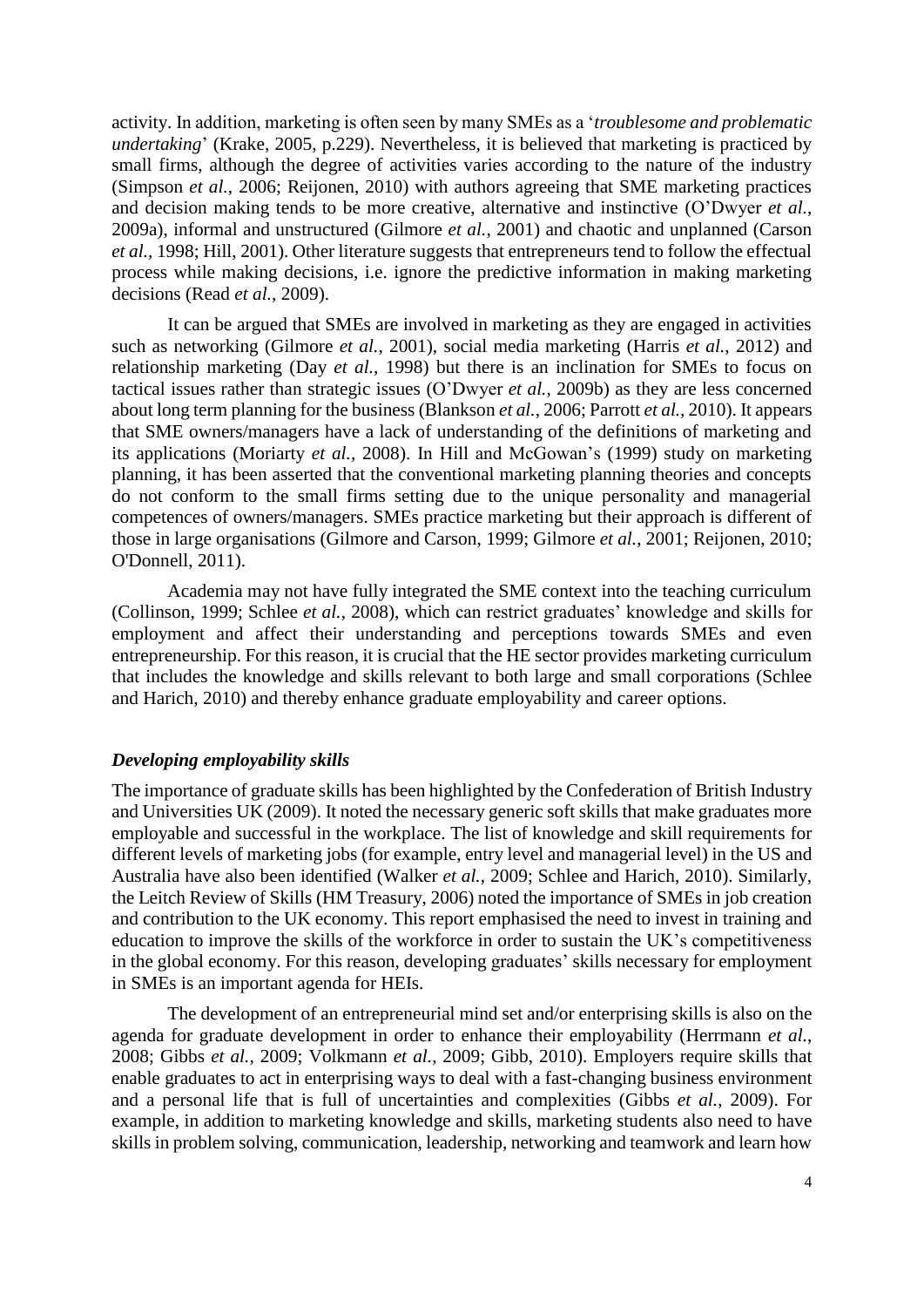to integrate these skills when practicing marketing in a small business context [\(Lamont and](#page-15-11)  [Friedman, 1997;](#page-15-11) [Evans, 2008\)](#page-14-14).

Some 43% of employers claim difficulties in recruiting graduates due to their lack of soft skills such as leadership, teamwork and communication [\(BBC, 2007;](#page-13-10) [Ford, 2007\)](#page-14-15). Woods and Dennis [\(2009\)](#page-17-0) found that although 60% of SME firms noted that graduates are needed, only 22% felt that graduates were sufficiently well prepared for the world of work. Recent surveys continue to suggest that the skills gap persists [\(Nordling, 2008;](#page-15-12) [Black, 2010\)](#page-13-11) and for this reason, there is a need to narrow the gap between skills acquired at Universities and those that employers value in the workplace. In response to these current needs, existing marketing curriculum should firstly pay attention to the development of complimentary graduates' soft skills and enterprising skills including communication, critical thinking, problem solving, leadership, networking and teamwork, and interpersonal relations [\(Lamont and Friedman,](#page-15-11)  [1997\)](#page-15-11). It is important to note that although these skills are applicable to all types of organisations (large and small) the nature and characteristics of SMEs and large organisations are very different. Hence, the need to incorporate the SME context into the existing marketing curriculum as this will ensure that graduates are equipped with the knowledge of how these skills could be transferred to both small and large organisations settings.

The current marketing curriculum in the UK higher education sector has traditionally concentrated on theories and models drawn from large organisations [\(Freeman, 2000;](#page-14-16) [Hart and](#page-14-1)  [Barrat, 2009\)](#page-14-1) such as Microsoft, Apple Inc., Proctor and Gamble and Starbucks, where resources and marketing expertise are plentiful and marketing practices can be implemented more effectively. Students tend to have little experience and knowledge about the nature of SMEs and their marketing practices. For example, the importance of a 'sales focus' and the skills for extensive networking [\(Hill and Wright, 2000;](#page-14-17) [Parrott](#page-16-6) *et al.*, 2010), the role of social media marketing and social networks (Harris *et al.*[, 2012\)](#page-14-9) and the effectiveness of the use of personal recommendation for SMEs to successfully compete with larger organisations [\(Stokes](#page-17-7)  [and Lomax, 2002\)](#page-17-7) have been undermined in the current HE marketing curriculum in the UK. The existing marketing curriculum fails to demonstrate the unique marketing approaches used by SMEs [\(Carson and Cromie, 1989\)](#page-13-5), which could have significantly hindered students' understanding of how SMEs practice marketing. Under the current teaching curriculum, graduates are more likely to form a less favourable perception towards SMEs when compared to large organisations due to insufficient knowledge and understanding of the small firm sector (see Figure 1) and which may hinder graduates seeking employment in SMEs [\(Moy and Lee,](#page-15-13)  [2002;](#page-15-13) [Martin and Chapman, 2006;](#page-15-8) [Hart and Barrat, 2009\)](#page-14-1).

#### **<<< Fig 1 around here >>**

#### *SMEs and graduates perceptions of skills*

The traditional role of HEIs was to educate and prepare individuals to become employees [\(Fletcher, 1999;](#page-14-18) [Kirby, 2004;](#page-15-14) [Matlay, 2005,](#page-15-15) [2006;](#page-15-16) [Nurmi and Passio, 2007\)](#page-16-14). However, this traditional role has to be reformed to meet the needs of an entrepreneurial culture and SMEs that co-exist alongside large corporations [\(Kirby, 2004\)](#page-15-14). Large organisations have typically been over-represented as the future employers of graduates and accordingly there are misconceptions of career opportunities and development within the SME sector. Hart and Barratt [\(2009\)](#page-14-1) suggest that graduates tend to favour large organisation employment as opposed to small businesses due to a perceived favourable career prospects and opportunities.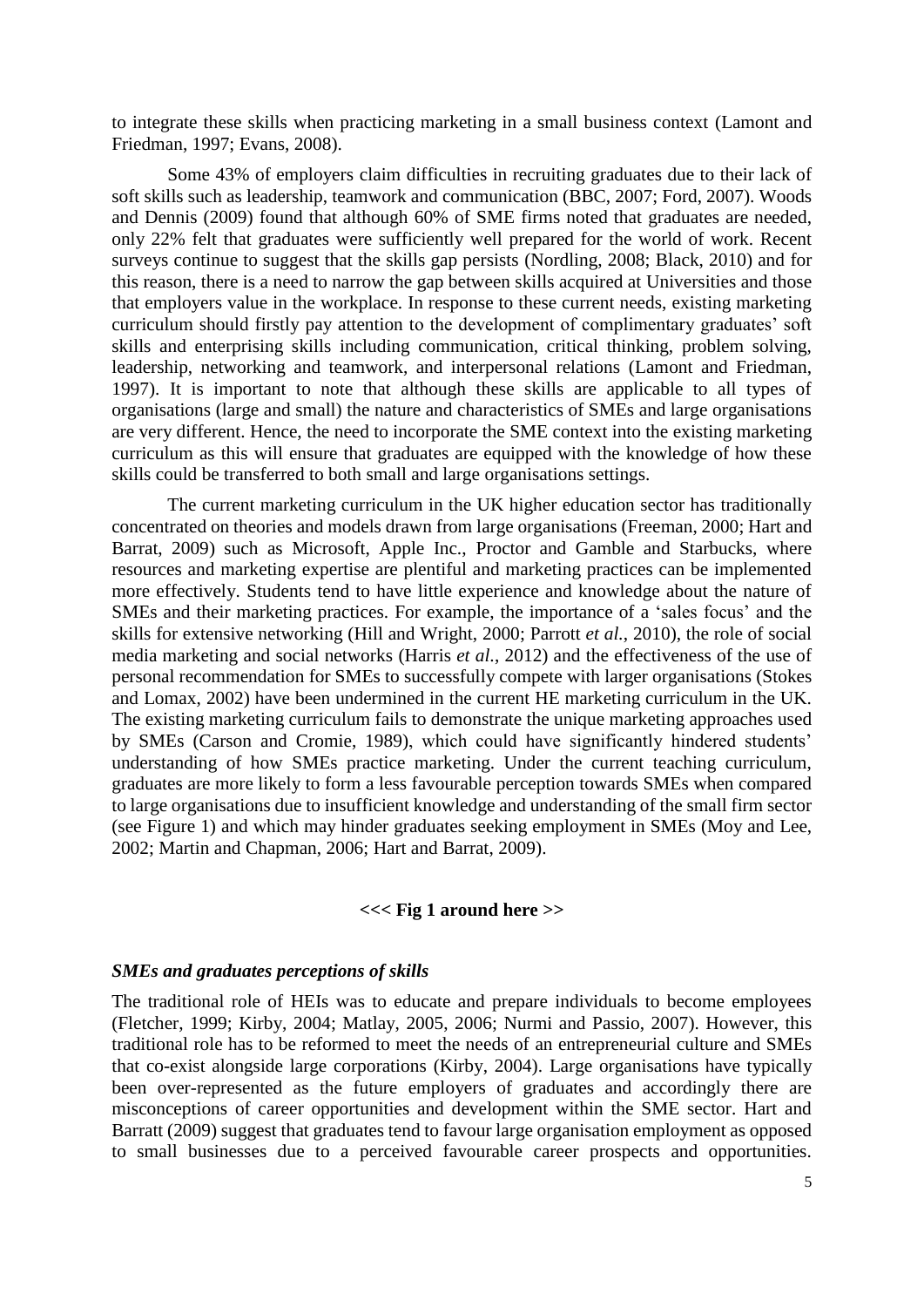Misperception is also found amongst SME employers who fail to recognise the benefits of recruiting graduates [\(Collinson, 1999;](#page-13-0) Holden [and Jameson, 2002;](#page-15-0) [Holden](#page-15-1) *et al.*, 2007; [Hart](#page-14-1)  [and Barrat, 2009;](#page-14-1) [Kewin](#page-15-2) *et al.*, 2010). Many SME owners/managers believe that although graduates may have a strong theoretical knowledge of business and marketing, they do not fully comprehend business imperatives [\(O'Brien and Hart, 1999;](#page-16-15) [Stringfellow](#page-17-2) *et al.*, 2006; [Woods](#page-17-0)  [and Dennis, 2009\)](#page-17-0). Holmes and Miller [\(2000\)](#page-15-9) suggest that employers do not only pay attention to graduates' academic capabilities but that their key skills are also important. SME owners believe that graduates lack practical and vocational skills [\(Hart and Barrat, 2009\)](#page-14-1) and are too costly to employ in terms of their annual salary and additional training costs [\(Collinson, 1999\)](#page-13-0). The UK Commission for Employment and Skills identified that employers believed that today's graduates are lacking in 'soft skills' which are crucial in delivering day-to-day business activities within SMEs [\(UK Commission for Employment and Skills, 2010\)](#page-17-8). It is also noted that SMEs are likely to face more challenges finding staff with sufficient employability skills applicable to the sector.

There is no doubt that HE is a major contributor to economic success and social wellbeing in the UK [\(BIS, 2011\)](#page-13-12). HEIs are responsible for developing graduates with skills and competences crucial for future employment yet some argue that Universities continue to focus on teaching theoretical models applicable to larger organisations [\(Freeman, 2000;](#page-14-16) [Hart and](#page-14-1)  [Barrat, 2009\)](#page-14-1). Consequently, the existing marketing curriculum may struggle to develop the relevant 'soft' and enterprising attributes to prepare students with the necessary knowledge and skills set to work in the SME sector.

It is evident that the literature suggests there is a mismatch between skills acquired by graduates in University and the skills required by SME employers. A summary of the views discussed in our literature is depicted in Figure 1. This figure illustrates how Universities fulfil its tradition mission of education by adopting knowledge and skills associated with large enterprise. As a consequence, there is a good fit between graduates' attitudes towards large enterprise as well as readiness for large enterprise employment. Nevertheless, the knowledge and skills associated with SMEs are neglected; this leads to a misfit of attitude towards readiness for SME employment.

#### **Aims and Objectives**

The aim of this study is to provide an analysis of how SME owners define marketing and to compare student perspective on marketing within a SME context. Two specific objectives of the study are to understand how SME owners and marketing students perceive marketing practice in SMEs and to compare the perceptions of graduates and SME owners of each other as potential employee and employer.

This understanding will be used to create insights into the coherence between SME owners and student perceptions and a review of teaching solutions, linked to the reality of small business ownership and student employability skills necessary for the SME sector. We have compared these definitions and perceptions with student perceptions of marketing and employment in SMEs and provide a synchronic study of the perceptions between these two groups. Finally we discuss how HE marketing curriculum in the UK could be adapted to the needs of both parties. This will help the academics and universities to revisit the existing marketing curricula to enhance the career perspective or graduates as to enhance their employability.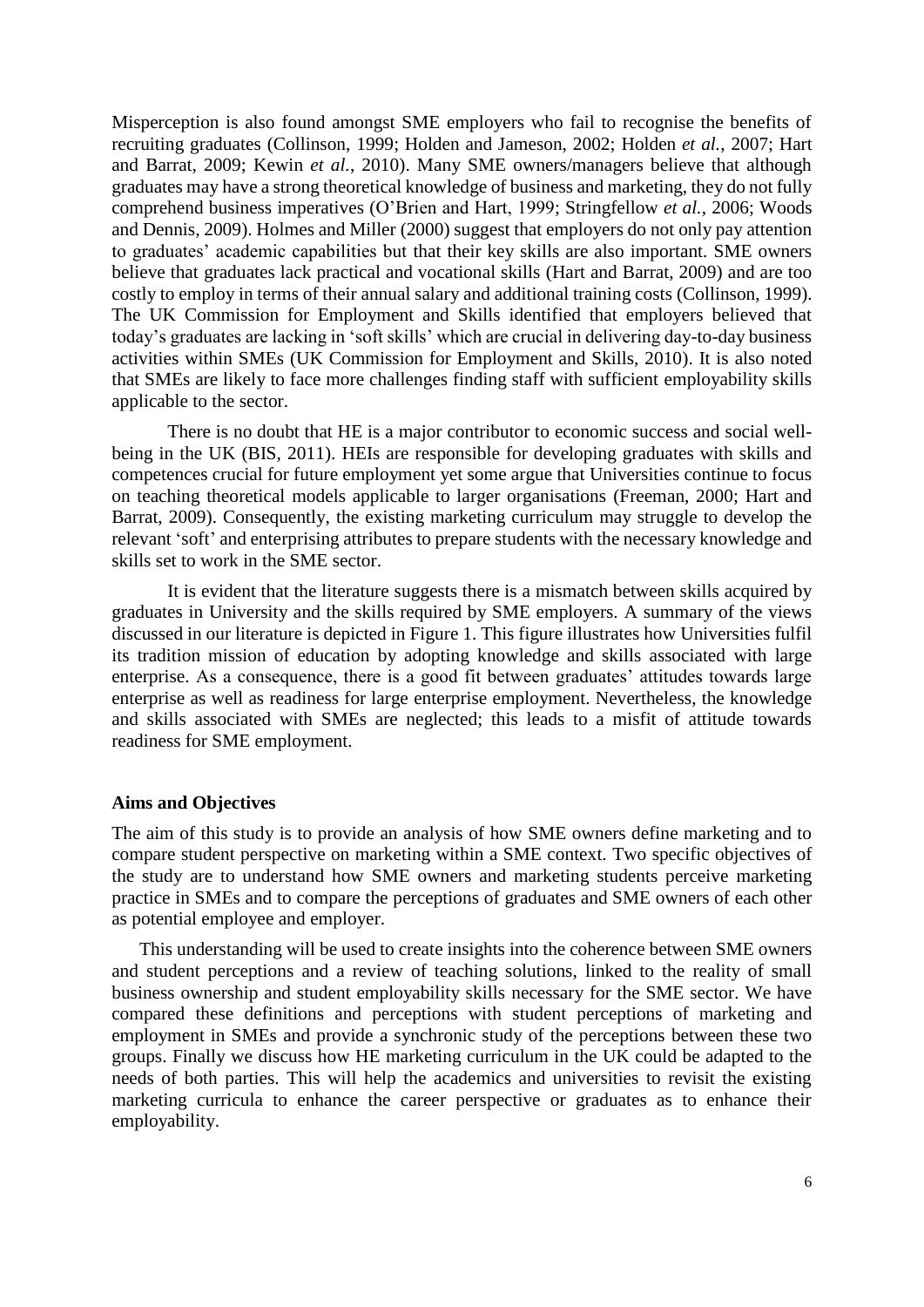#### **Research Method**

The research methods used in this study were an in-depth literature review, semi-structured interviews with ten SME owners in two geographical regions of the UK, and semi structured interviews with twenty undergraduate marketing students at one UK University based in the East Midlands. The entire student sample had undertaken work experience in an SME involving marketing. This was an exploratory investigation emphasising participant interpretations and taking account of the research context [\(Bryman, 1989;](#page-13-13) [O'Donnell and](#page-16-16)  [Cummins, 1999\)](#page-16-16). The sample size, although small, allowed for an in-depth exploration of the research questions. It also allowed a more detailed comparison between SME owner perceptions of UK marketing graduates and students' perceptions of SME employment. The interviews lasted approximately one hour in duration and data was fully recorded and later transcribed.

For the SMEs owners, interviews were carried out either at the premises of the SMEs or at the case University. The ten SMEs owners were selected through purposive sampling and drawn from two UK geographical locations, the East Midlands and the North West. Using the SME definition from the European Commission (European Commission, 2012), six of the sample could be classed as micro businesses (less than 10 employees) with the other four as small enterprises (less than 50 employees). The businesses represented a range of services such as a specialist restaurant, beauty services, web design, systems development and retail jewellery. The average age of the owners was 45-54 years with a gender mix of six males and four females. Seven out of ten SME owners were educated to degree level or above with two having graduated in business and marketing related subjects (MBA); two graduating in engineering, one in pharmacy, one in English and a history graduate. The average trading age of the ten businesses was eleven years with an average annual sales turnover of £318,000.

The interviews with the SME owners were structured around thirteen questions concerned with their SME marketing practices and their perceptions of employing marketing graduates (see Appendix I) The main questions of relevance were around (1) how they viewed marketing, (2) what marketing activities they undertook, (3) how were these activities planned and organised, (4) what marketing skills they employed, (5) how marketing contributed to their business success, (6) how they viewed employing graduates and (7) how they viewed employing marketing graduates. These themes were derived from the research aims and informed from the SME marketing literature (for example, [Gilmore and Carson, 1999;](#page-14-7) [Gilmore](#page-14-8) *et al.*[, 2001;](#page-14-8) [O'Dwyer](#page-16-3) *et al.*, 2009a, [2009b\)](#page-16-9) and from marketing education litearture focusing on graduates' skills (for example, [Martin and Chapman, 2006;](#page-15-8) [Schlee and Harich, 2010;](#page-16-1) [Stephens](#page-16-8) *et al.*, 2010).

Twenty marketing students were selected through purposive sampling and all participants had work experience in SMEs ranging from two months to a twelve month work placement as part of their business management degree courses. The participants were recruited through a research invitation notice distributed in lectures and seminars after which students then voluntarily approached the researchers and participated in the study. To reduce selfselection bias, researchers cross checked participants' SME work experience before commencing the interviews. The student sample was comprised of eight males and twelve females; the average age was twenty-two years and all participants were in the final year of a Business Studies degree with a specialisation in marketing. The type of work experiences was varied and encompassed small hotels, customer contact centres, hairdressing, property management and IT design. Interviews were structured around nine questions concerned with their understanding of marketing from HE education, their experience of marketing practices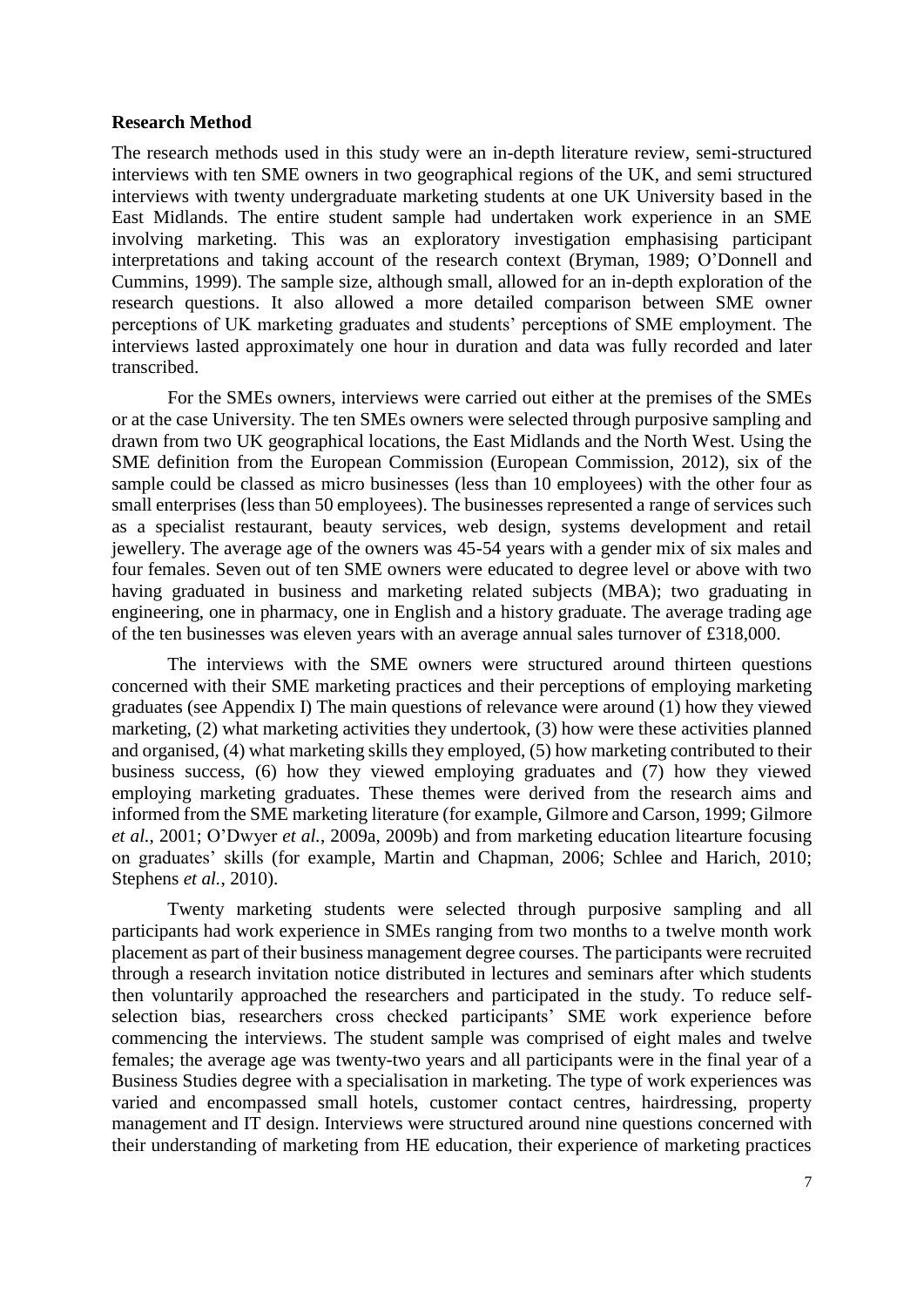within SME setting and their perception of SME employment (see Appendix II) with a focus on: 1) the content of the marketing curriculum; 2) how they viewed marketing and marketing activities; 3) what constituted a marketing role within an SME; 4) the marketing activities undertaken in their SME work experience; 5) their career aspirations and the relevance of their marketing degree in securing employment. These themes were also derived from the aims of the study and the existing SME marketing literature and marketing education literature as discussed.

The analysis followed the recommendations of Miles and Huberman [\(1994\)](#page-15-17) and Bryman and Bell [\(2003\)](#page-13-14) for thematic analysis. Transcripts were segmented into sections relating to the questions and examined in depth to generate categories through a process of line by line coding. As the number of categories built up, cross referencing was used to merge similar categories for all sets of participants. Categories were then revised with the ultimate aim to reduce the number of categories. Each researcher read the transcripts multiple times noting emergent themes. Overall, five key themes emerged, which all the researchers agreed represented the most important categories of attributes the participants perceived in relation to the research questions.

## **Findings**

The concept of marketing in SMEs was broadly understood by all participants in this study but definitions and reported practices varied. We identified five key themes, which addressed the key aim of the research. These were: (1) how marketing is defined within an SME context; (2) application of marketing in SMEs; (3) the barriers to implementing marketing; (4) graduates as potential employees and SMEs as a potential career option; and (5) the relevance of the HE marketing curriculum for graduates looking for employment in SMEs.

## *1) Definition of SME marketing*

A number of definitions were applied within a SME context. However, these could be summarised as a focus on the customer (an identification of their needs and providing a service or goods to meet that need) and the recognition that advertising plays an important role in marketing (see Table 1). Although no single definition was identified in the responses, marketing was commonly contextualised within a customer framework. Students also defined marketing around customer needs and advertising but also suggested that it is centred in the '4Ps'of marketing, which they have learnt from textbooks and in classrooms.

The findings suggest that both students and SME owners understood the underlying principle of marketing, however students may not necessarily apply it to the small firm context due to their unique characteristics. This hinders students' understanding of how marketing is being practised in small businesses, hence, there is a need to develop and refine existing marketing models and definitions specifically for SMEs [\(Moriarty](#page-15-7) *et al.*, 2008).

#### *2) Application of marketing*

SME owners integrate marketing activities into the overall business activity, which corresponds with existing literature (Day *et al.*[, 1998;](#page-13-8) [Gilmore](#page-14-8) *et al.*, 2001). Although most respondents assume that specific marketing activities are not applied, our data suggest otherwise in that some form of e-marketing is commonly practised. For example, consumer press or TV advertising was not used but eight of the ten SMEs had set up their own websites and engaged in different levels of activities to market their business through the web-based activity. One of the respondents also undertakes activities such as exhibitions, trade press advertisements and direct communication to their customers (Systems SME owner).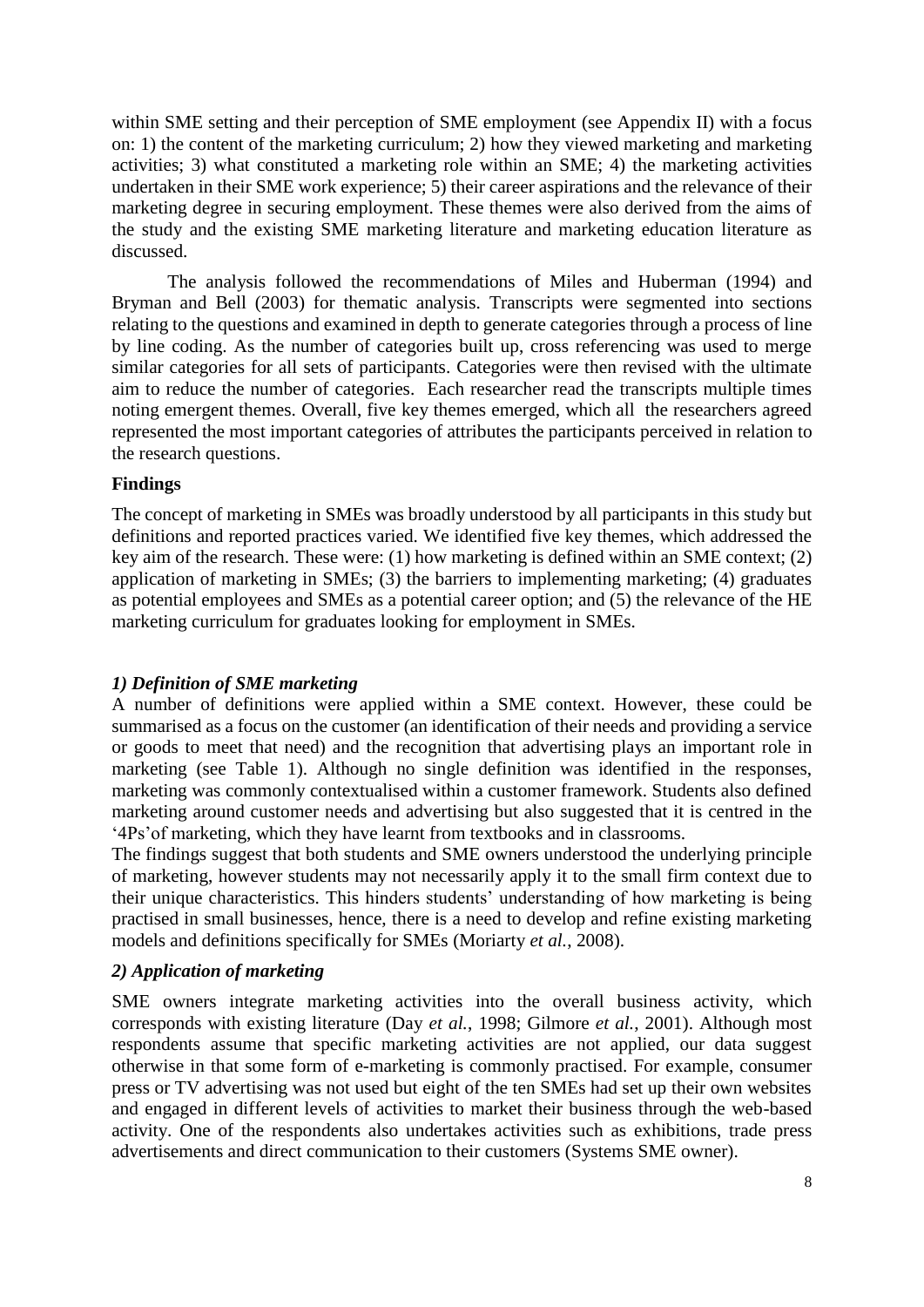However, within some SME business environments, marketing activities are perceived by the owners that marketing adds little value to the business. This reinforces that traditional marketing definitions and theories may not necessarily apply to the SME context [\(Simpson](#page-16-11) *et al.*[, 2006;](#page-16-11) [Moriarty](#page-15-7) *et al.*, 2008; [Stokes and Wilson, 2010\)](#page-17-3). With the exception of two SMEs owners who both had previous marketing careers, most perceived marketing as an activity which could be slotted in as time and finance allowed. Although it was recognised that expertise in marketing was required, there also emerged a sense that for some SME owners they themselves personified the 'marketing' and too much emphasis placed on marketing activities detracted from their unique contribution to the business, such as the use of their technical or specialist industry knowledge. Marketing was also regarded as a separate activity in the business to be accessed as necessary. SME owners/managers tend to be more opportunistic [\(Carson and Cromie, 1989;](#page-13-5) [Carson](#page-13-6) *et al.*, 1998), hence marketing is used as an intrinsic part of the whole business function. In this way, marketing within an SME context emerges as an unskilled activity that requires little time or training and which anyone in the company can undertake.

Students articulated marketing activities as marketing planning, market research, advertising, and using models such as SWOT analysis, which are commonly used as teaching examples in the marketing curriculum. However, student work experience suggested that SMEs' marketing activities varied from the taught curriculum. For example, one student said:

'...*like obviously there's going to be certain areas of Ps (Marketing Mix) that they're not going to take into consideration*... *I don't really think they had a lot of like promotional sort of things like that... money-wise, you know, couldn't afford to...*'

Students cited SME marketing activities as those which focused on communication via websites, internet marketing, social media such as Facebook, mail shots and cold calling, as one student suggested that:

'… *it all ended up being sort of word of mouth, nothing like TV or radio or anything major sort of advertising like that'*.

The data suggests that marketing within an SME context was not planned or organised in a formal or systematic way and there is no evidence of having any formal marketing function in the SMEs. In essence, there was no evidence of any planned marketing strategy. '*Intuition*' and *'responding to an opportunity'* were phrases often used to describe the planning of activities by business owners. These have been well documented in the existing SME marketing literature (for example, [Carson and Cromie, 1989;](#page-13-5) [Carson](#page-13-6) *et al.*, 1998; Day *[et al.](#page-13-8)*, [1998\)](#page-13-8). Interestingly, the absence of a formal function was not always perceived negatively. A student highlighted that:

*'...there's no sort of… there is a hierarchy but it's like the layers are sort of integrated... So from top down, from the manager, from the company directors, they all get involved. So yeah, it's quite good'.*

### *3) The barriers to implementing marketing*

Due to financial constraints within SMEs [\(Walsh and Lipinski, 2009\)](#page-17-1) owners perceived marketing as potentially expensive and requiring specific knowledge and expertise, neither of which resource was readily available. *'Money…money is always the issue…even a profitable business can be killed by cash flow'*. An electrical installer owner perceived that marketing was constrained by '*time. I am an electrician…we have no expertise in marketing and time is the*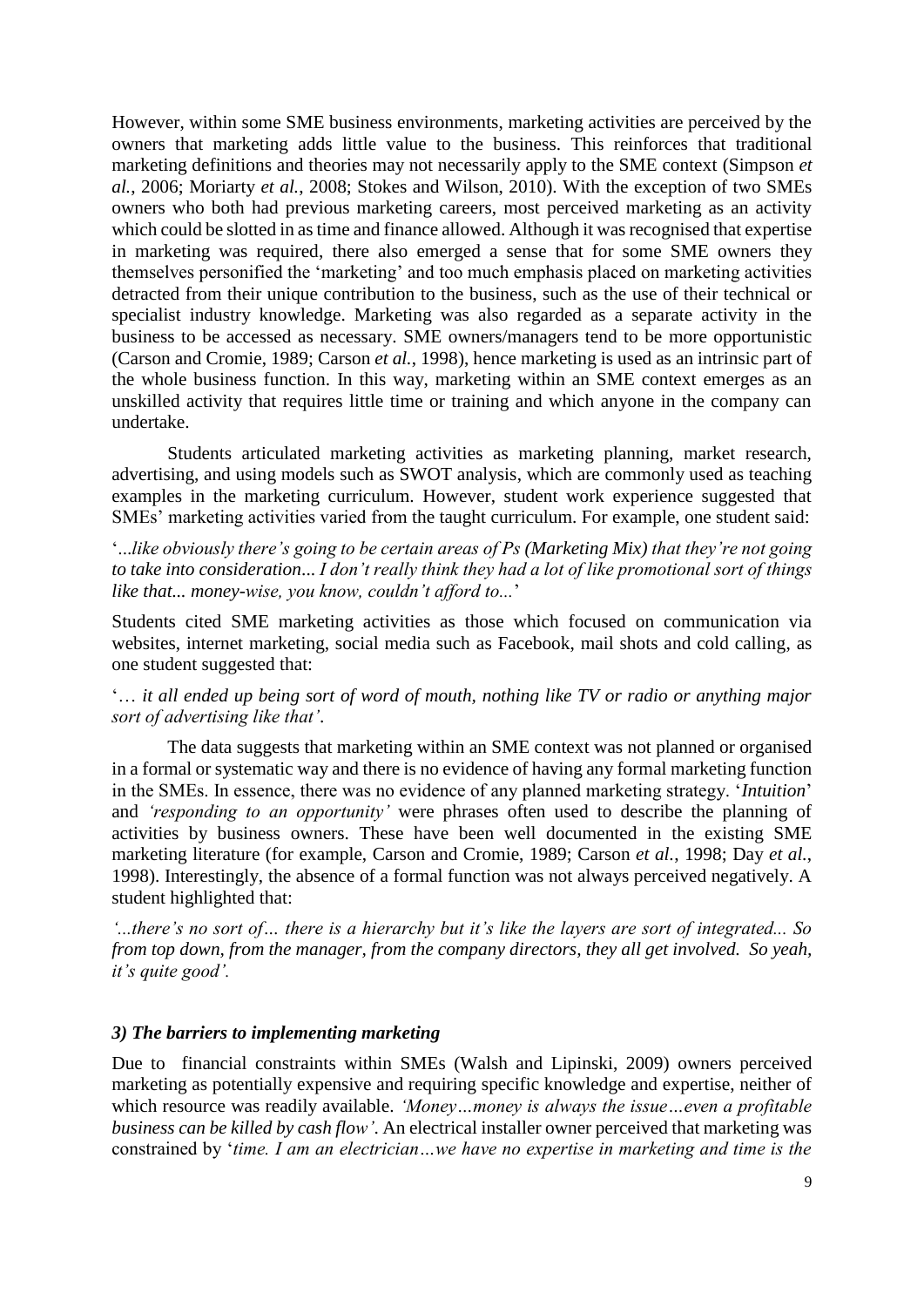*main constraint.*' SME owners were also unsure whether marketing was worth the effort in terms of time or expenditure. There also emerged a sense that overt marketing was somehow lacking in honesty and integrity and missing the personal touch of the owner credentials. The findings also suggest that many SME owner perceived marketing as an expensive activity and accordingly kept it to the minimum, as one explained:

*'We don't do a lot of classic marketing activities. It's more around how we deliver things on a day to day basis' and 'we don't plan (marketing)… we don't do anything in a formal way'*

Some of the students also shared the view that there are barriers for SMEs to implement the traditional marketing practices used by the larger organisations as one pointed out:

*'… so I thought it was more like… more like TV advertisements and like more of the big businesses…'*

This further highlights that traditional marketing theories and models such as the marketing mix do not apply to the SME context [\(Blankson](#page-13-7) *et al.*, 2006).

#### *4) Graduates as potential employees and SMEs as a career option*

None of the SME owners employed business or marketing graduates and this reflected a perception that both the salary offered to graduates and job expectations could not be met. In addition, owners did not believe that marketing represented a full time job within their business although three of the ten SMEs employed graduates in IT or technical roles where it was perceived that graduates had specific attitudes and learning skills to bring to the business.

Out of the twenty students interviewed, seventeen perceived future employment in SMEs as being secondary to employment in a large organisations due to lack of opportunity to progress. For example, a student said '*I think you get to a point where you're sort of stuck'* and it was perceived that there were less attractive financial rewards - *'there's more sort of benefits maybe within bigger companies'.* These students' perceptions resonated with the literature which suggests there are misperceptions of SME employment from graduates (Martin and [Chapman, 2006;](#page-15-8) [Stephens](#page-16-8) *et al.*, 2010). However, three students who were positively seeking employment in SMEs cited reasons such as the personal feel of the company, the smaller work environment, the friendliness of the staff and the potential for early responsibility. Some students also felt that working for an SME organisation has allowed them to learn independently since they had more job responsibilities, as one stated '…*in larger organisations you're defined to your role and you can't really scope out of that*'. In addition, students have also learned to work more flexibly in their roles, as a student explained '*there was no marketing department as such but they all had a split role'*. A number of students highlighted that they could gain knowledge and experience from the SME owners due to the small size of the organisation and the opportunity to build closer relationships with the owner. For example, one student said '…*having a closer relationship with and being able to see and speak on a daily basis with the owners of the company… more beneficial to me because they could spend more one-on-one time with me and like impart their wisdom and knowledge on to me'*. Trust building and working as a team were additional skills which some students had developed from their work experience in the SME companies as one explained '*if a manager was up in the office, I could stay downstairs in the restaurant on my own, with it being so small. And there was a lot of trust because of the size of it…*'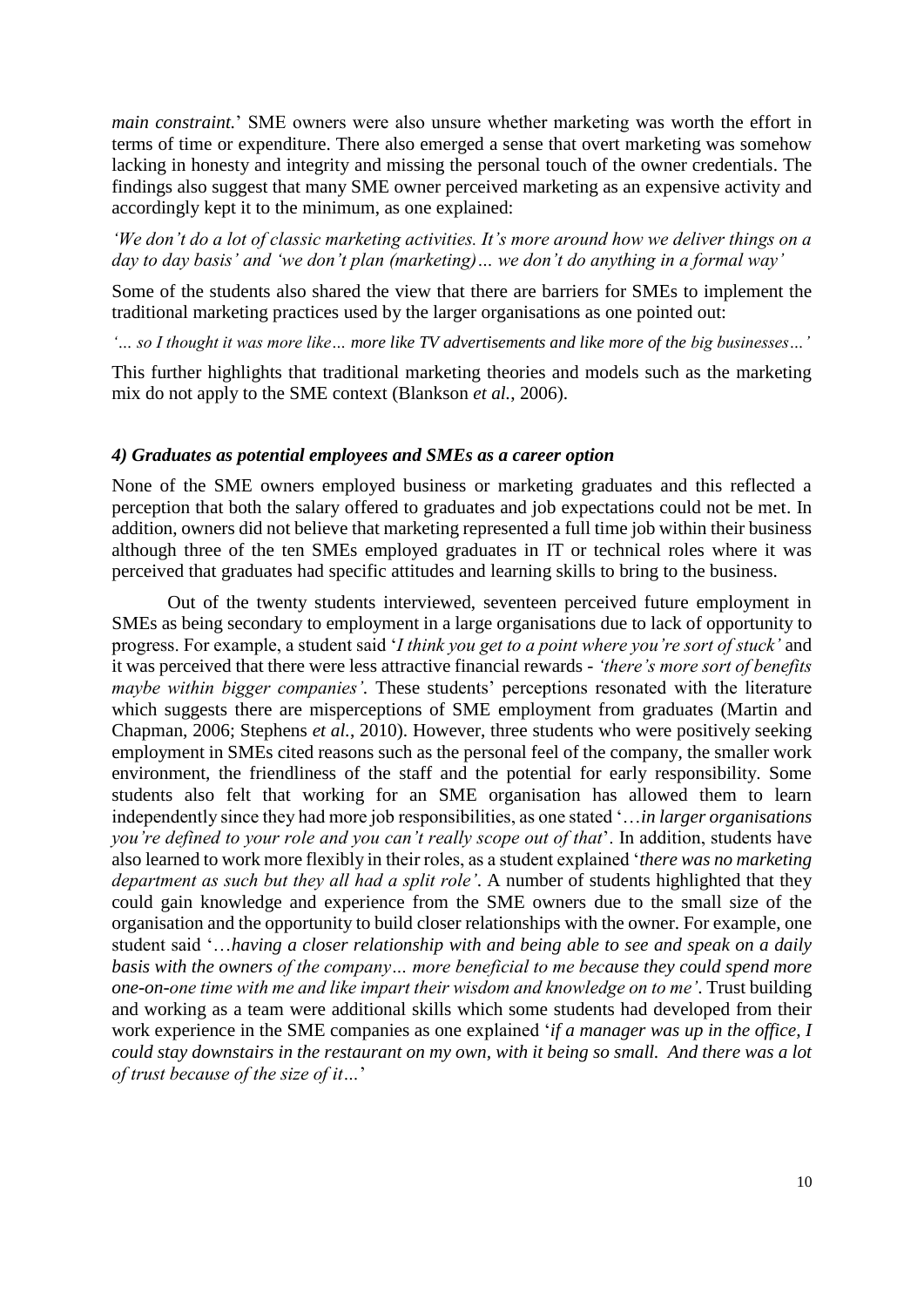### *5) The relevance of the HE marketing curriculum for SME employment*

Existing literature [\(for example, Moriarty](#page-15-7) *et al.*, 2008) has suggested how theories derived from larger organisations do not apply in a small business context. This coincides with students' perceptions of current HE marketing curriculum focused heavily on traditional marketing theory and practice such as the 4Ps, strategy, market research, branding, and large scale advertising and which did not focus sufficiently on marketing practices such as word of mouth communication, relationship marketing, internet marketing and social media marketing. Students' perceptions were that the existing HE marketing curriculum failed to focus sufficiently on SME marketing practices. For example,

*'… when I was being taught about marketing, I thought everyone applies this but a lot of small businesses don't use marketing strategies and don't have a marketing department do they?'*

A further concern by the students was the lack of teaching around SMEs in the existing marketing curriculum. Students perceived that they were only exposed to the SME context if they had worked for a SME in their work placement.

#### **Discussion**

Our study suggests that SME owners and marketing undergraduates define marketing as being customer focused, meeting customer needs and involving some levels of advertising. However, the way marketing is practiced in SMEs does not correspond with student understanding as typically taught in the HE business management and marketing curriculum. What has emerged from these findings is congruent with the existing literature in which the current HE marketing curriculum focuses heavily on traditional marketing theory and practice as discussed previously (see Figure 1) which fails to reflect the characteristics and reality of SMEs [\(Martin and](#page-15-8)  [Chapman, 2006;](#page-15-8) [Stephens](#page-16-8) *et al.*, 2010). However, as suggested in our study, unique characteristics of SMEs (such as chaotic business style, effectual process when making decisions) and strategies such as word of mouth communication, relationship marketing, internet marketing and social media marketing (activities typically undertaken by SMEs) receive very little attention in the current marketing curriculum. In addition, students recognised the value of personal skills development such as teamwork, working independently, flexibility, communication skills from their work experience within the SME sector.

Existing literature suggests that marketing in SMEs is focused on customer engagement, networking and word of mouth communication (Day *et al.*[, 1998;](#page-13-8) [Gilmore](#page-14-8) *et al.*, [2001\)](#page-14-8). The findings of this research further emphasis that networking, as part of relationship marketing, a concept typically contextualised as relying on large scale technology, needs to be taught as a core small business skill in which technology can be easily adapted to accommodate the size of an organisation [\(Confederation of British Industry and Universities UK, 2009\)](#page-13-9). The findings suggest that word of mouth [\(Stokes and Lomax, 2002\)](#page-17-7), communication with social networking (Harris *et al.*[, 2012\)](#page-14-9), vehicles such as Twitter, Facebook and LinkedIn are inexpensive and effective mediums for SMEs. Hence, this study highlights the emergence and increasing importance of websites and viral marketing as growing and appropriate marketing tools for small business. Online marketing and social media marketing should become part of the core marketing teaching programme with topics such as marketing planning making allowance for SME business realities such as short time scales, simplified business structure, quick decision making processes and opportunism. [\(O'Dwyer](#page-16-9) *et al.*, 2009b). Other changes to the marketing curriculum could be the inclusion of SME case studies and the instigation of student projects based around an SME context to enhance the client-based learning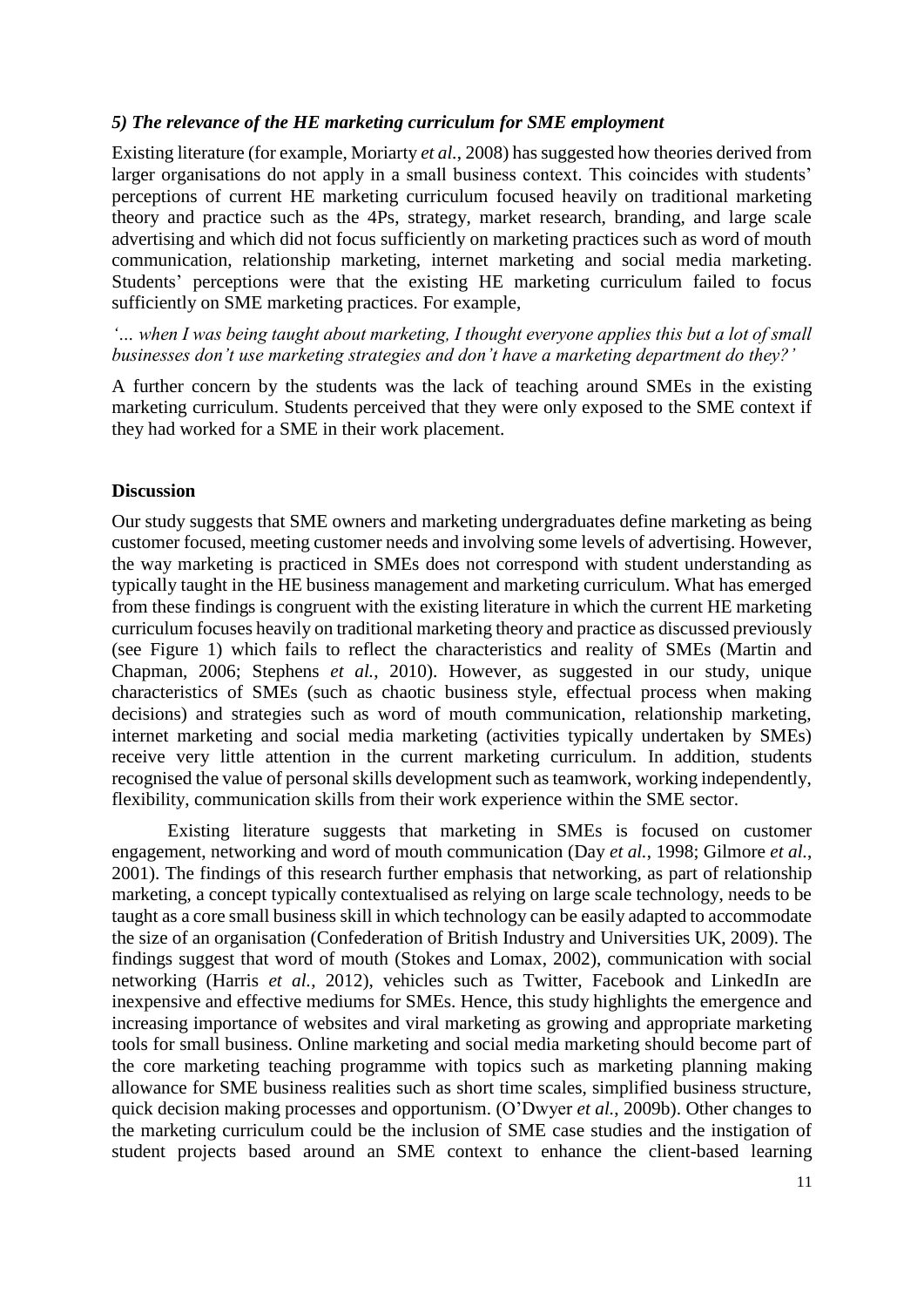environment for graduates [\(Parsons and Lepkowska-White, 2009\)](#page-16-17). In addition, HEIs' business and marketing curriculum could offer SME-focused modules and integrate contents that have links to marketing practice used by SMEs in conventional marketing curriculum. This would help students to gain a better understanding of SME practice and could inspire students to work in the sector [\(Peltier and Scovotti, 2010\)](#page-16-18).

Universities could also invite local SMEs to contribute to the design of existing business and marketing curriculum as building the partnership between Universities and SMEs could contribute to the development of graduates [\(Freeman, 2000\)](#page-14-16). As noted in Matlay [\(2011\)](#page-15-18), a stakeholder approach towards designing the curriculum could be beneficial to the development of enterprising graduates in UK HEIs. A stronger and closer relationship should be built between Universities' career advisors and SMEs to provide student internships, consultancy projects and placements. This will provide students with the opportunity to put their SME marketing skills into practice and to convince SME owners that business graduates can contribute to their development. In addition, work experience can develop graduates' soft business-related skills that are vital to their future employability [\(Andrews and Higson, 2010\)](#page-13-15) and thereby build a bridge between HEIs and SME owner-managers [\(Johnston](#page-15-19) *et al.*, 2008).

Universities, in particular business schools, could build closer links with the SME sector [\(Johnston](#page-15-19) *et al.*, 2008; [Matlay, 2011\)](#page-15-18) by introducing staff development programmes to ensure that graduates are equipped for the world of work. For example, academics teaching on marketing programmes should have more exposure to SME marketing practice through professional development training in SME marketing techniques and through regular contacts with the local SME community. HEIs should take a more proactive role in building and maintaining the relationships with the SMEs sector to ensure their graduates are equipped with the skills to work in the sector as it accounts for almost 60% of the overall private sector employment in the UK [\(BIS, 2010\)](#page-13-2). Moreover, as there is a misconception of what marketing is and how useful it can be to support small business development, there are opportunities for HEIs to offer training programmes to SME owners and managers in order to promote marketing practice to support the wellbeing of their business. Building this close relationship with SMEs will develop mutual benefits to both the graduates and SMEs. It will help inspire students to work for the sector and SME owners/managers will have a better understanding of the students' curriculum and skill sets, and may be motivated to employ them.

#### **Implications**

From a critical perspective, our research suggests that the perceptions of graduates and SME owners about each other are negative. Graduates in our study did not view SME jobs as their primary career options and on the other hand, SME owners did not view graduates as employable in that they perceived that they are not equipped with the understanding, knowledge and skills that fit SME practice. If we are suggesting the importance of updating the traditional marketing curriculum to build in more relevance to SME practice, a solid justification is required. As the typically large endowment gifts and donations come from large enterprises, then, what incentives are there for faculties to serve SMEs? We adopt an emerging debate in this study, called the Triple Helix of University-Industry-Government Relations [\(Etzkowitz and Leydesdorff, 2000\)](#page-14-5), as discussed earlier, to guide the discussion of our justification of these questions. Our argument stands firm on the need to reflect on the traditional role of education which focuses on developing graduates to serve the industry.

Large enterprises were viewed as the prime source of job generation and economic development and University curriculum was primarily designed to serve their needs. However, this view changed in the late 1970s when the significance of SMEs as important sources of job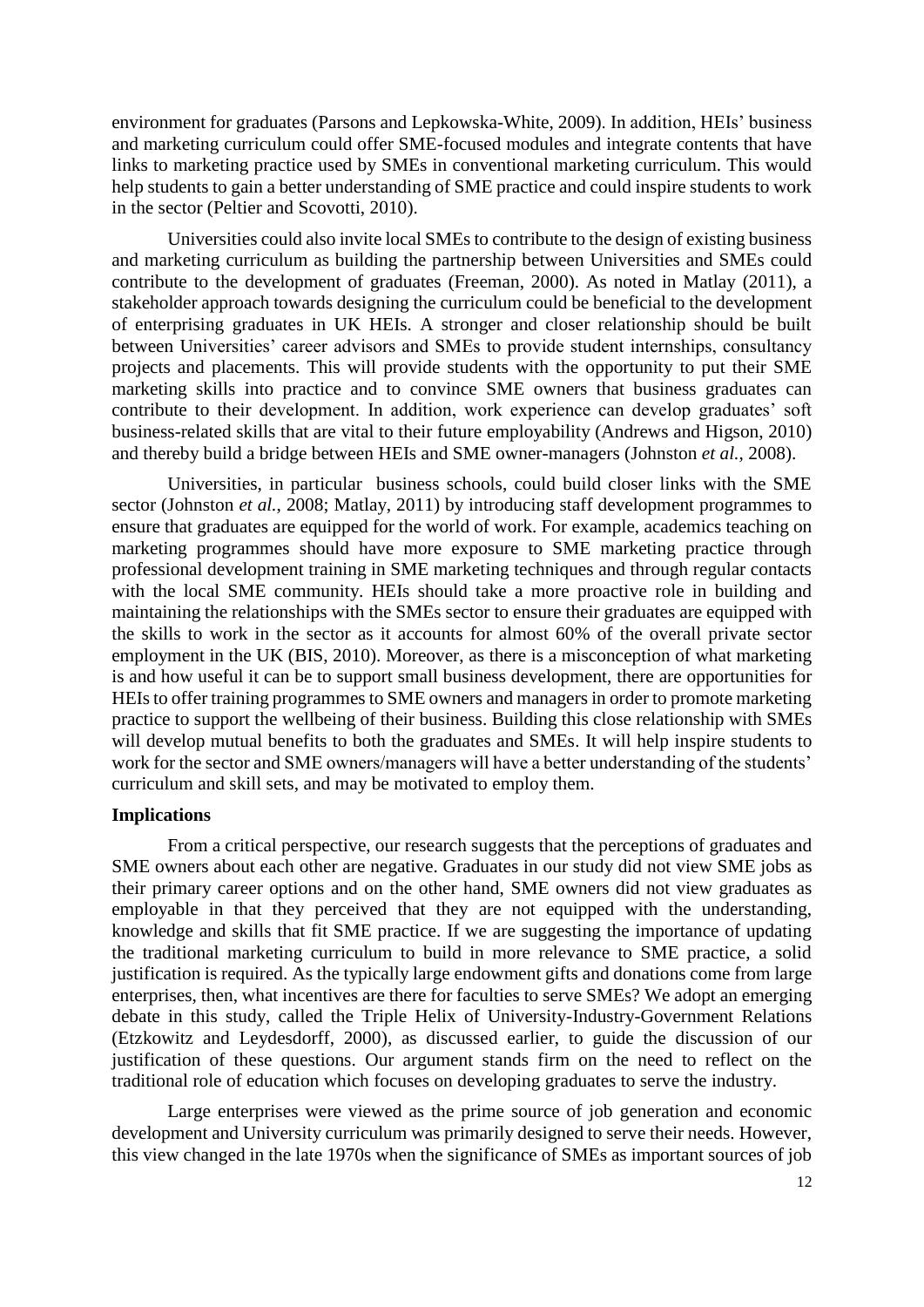creation and economic development gained acceptance in the US and later across the world [\(Bridge](#page-13-16) *et al.*, 2003; [Matlay, 2005,](#page-15-15) [2006\)](#page-15-16). This led to the boom of SME and entrepreneurship research, curriculum development and courses in small business management and entrepreneurship degree/courses found their places in many universities across the world. However, if these courses, electives or degrees are not compulsory for every student, then those who exclude themselves from these SME related courses and opt for a more general business and marketing degree will be less well equipped to meet the industry needs (particularly the needs of SMEs) and have narrower career prospects compared to those who are exposed to the knowledge, skills and insights related to both large firms and SMEs.

The growing UK graduate market is creating strong demand for graduate employment and as noted in this paper, the UK government is under pressure to stimulate job creation. Nevertheless, SME owners do not view graduates as being employable and graduates do not value SME jobs. Therefore, this paper uses the marketing curriculum as an example, to suggest a need to update its content to reflect the practice of both large and small and medium-sized enterprises. Such curriculum should build in knowledge and skills developments that relate to SMEs since they make up a significant proportion of the overall employment market and economic development of the UK. By doing this, graduates become suitable for employment in large, medium, small and micro enterprises, and will even gain the necessary insights that could lead to the creation of their own businesses. This strategy serves the needs of both industry and government to build stronger university-industry-government relations that aims to provide the knowledge and skills for graduates to enter industry.

#### **Conclusion**

This study sets out to explore the perceptions of SME owners and marketing students with relation to marketing practice and graduate employment in the SME sector. We contribute to knowledge by highlighting the commonalities and differences between SME owners and marketing students. At the start of this paper, we highlighted the issues of the marketing curriculum for over emphasising theories and skills that suit larger organisations rather than SMEs. The literature also indicates a range of misconceptions held by both SME owners and students that view both parties being less than optimum employers and employees. Our study confirms these aspects. This situation is critical because SMEs represent 59.4% of all UK private sector employment and if this situation persists, SME owners will continue to perceive there are few benefits in employing graduates and graduates will only value jobs offered by large firms.

In essence, we suggest that there is a need to update the existing HE marketing curriculum to reflect the business environment and unique characteristics of SMEs. For this reason, we aim to inform HEIs and policy makers that updating the marketing curriculum, as an example, can improve the employability of graduates in SMEs and argue that this will lead to the creation of more employment opportunities for graduates that could stimulate the employment market in the UK.

#### **Limitations and Future Research**

There are a number of limitations for this study. Firstly, some literature has identified employers' needs [\(for example, Schlee and Harich, 2010\)](#page-16-1), but limited studies have been carried out to compare how SMEs perceive graduates' skills and how graduates perceive the career prospects in SMEs within the UK. This research has highlighted this aspect. Nevertheless, the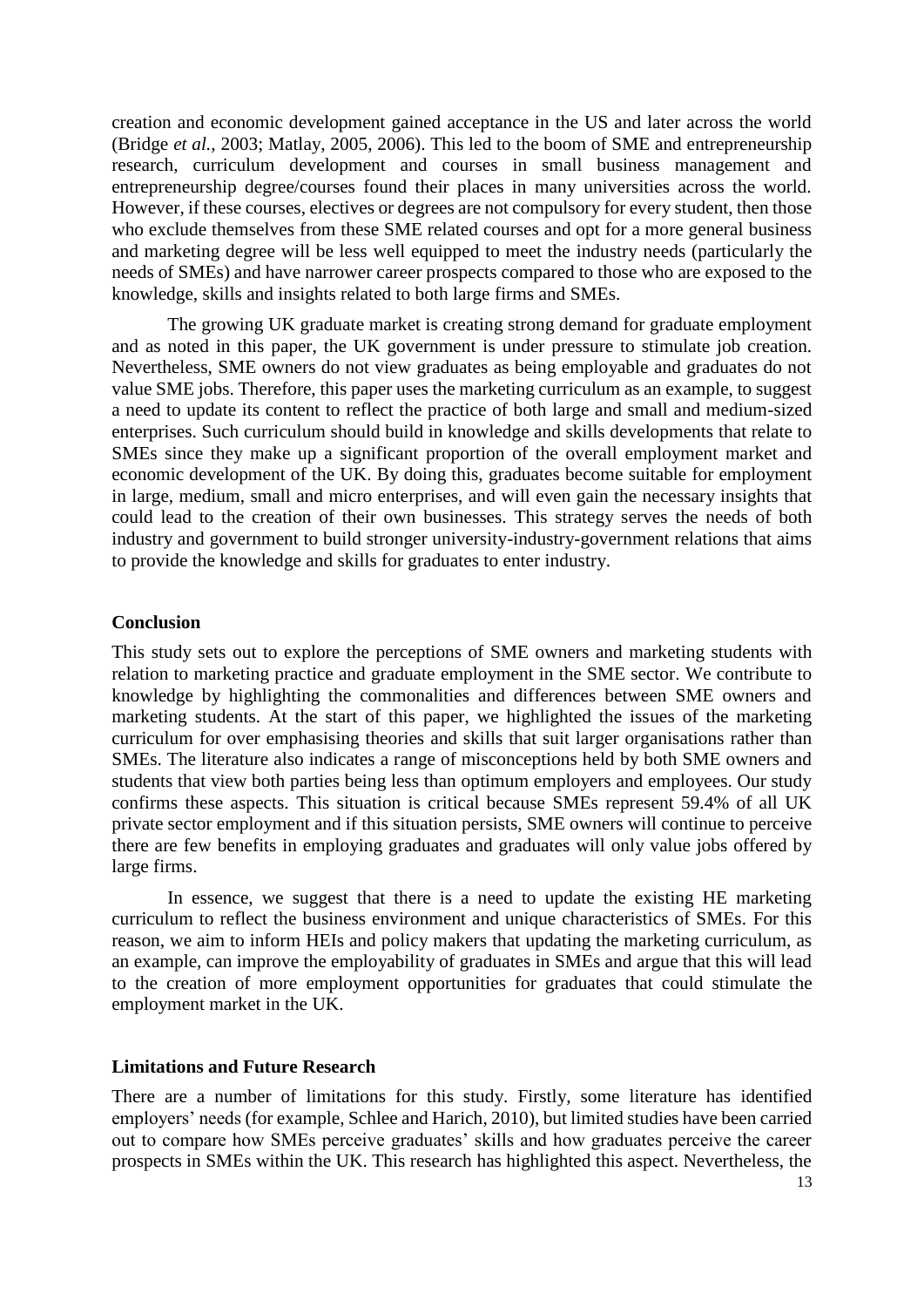study is only qualitative and exploratory in nature and does not claim any generalisability. Further research can adopt a large scale quantitative design with a wider variety of respondents, including HEIs alumni and students with work experience in both SMEs and large enterprises to draw out statistical comparisons. Secondly, this study focused particularly on SMEs in the UK since this has been overlooked by many HEIs. A comparative study with investigating the business and marketing curriculum in the UK and other countries (for example, the U.S., E.U., Australia and Asia) could bring fruitful insights.

#### **References**

- <span id="page-13-15"></span>Andrews, J. and Higson, H. (2010), "Graduate employability, 'soft skills' versus 'hard' business knowledge: A European study", *Higher Education in Europe*, Vol. 33 No. 4, pp. 411-422.
- <span id="page-13-10"></span>BBC, (2007), "Many graduates lack soft skills", Available: <http://www.news.bbc.co.uk/1/hi/education/6311161.stm> (accessed Date 2007).
- <span id="page-13-4"></span>Berthon, P., Ewing, M. T. and Napoli, J. (2008), "Brand management in small to medium-sized enterprises", *Journal of Small Business Management*, Vol. 46 No. 1, pp. 27-45.
- <span id="page-13-2"></span>BIS, (2010), "Financing a private sector recovery", Available: [http://www.bis.gov.uk/assets/biscore/corporate/docs/f/10-1081-financing-private](http://www.bis.gov.uk/assets/biscore/corporate/docs/f/10-1081-financing-private-sector-recovery.pdf)[sector-recovery.pdf](http://www.bis.gov.uk/assets/biscore/corporate/docs/f/10-1081-financing-private-sector-recovery.pdf) (accessed Date 2010).
- <span id="page-13-12"></span>BIS, (2011), "Higher Education", Available:<http://www.bis.gov.uk/policies/higher-education> (accessed Date 2011).
- <span id="page-13-11"></span>Black, J., (2010), "The issue is not numbers of graduates, but their skills", Available: <http://www.guardian.co.uk/money/2007/jan/30/workandcareers.graduates> (accessed Date 2010).
- <span id="page-13-7"></span>Blankson, C., Motwani, J. G. and Levenburg, N. M. (2006), "Understanding the patterns of market orientation among small businesses", *Marketing Intelligence & Planning*, Vol. 24 No. 6, pp. 572-590.
- <span id="page-13-3"></span>Brassington, F. and Pettitt, S. (2007), *Principles of marketing (4th edition)*, FT Prentice Hall, Harlow.
- <span id="page-13-16"></span>Bridge, S., O'Neill, K. and Cromie, S. (2003), *Understanding enterprise, entrepreneurship and small business (2nd edition)*, Palgrave Macmillan, London.
- <span id="page-13-13"></span>Bryman, A. (1989), *Research methods and organization studies*, Routledge, London.
- <span id="page-13-14"></span>Bryman, A. and Bell, E. (2003), *Business research methods*, Oxford University Press, London.
- <span id="page-13-5"></span>Carson, D. and Cromie, S. (1989), "Marketing planning in small enterprise: A model and some empirical evidence", *Journal of Marketing Management*, Vol. 5 No. 1, pp. 33-49.
- <span id="page-13-6"></span>Carson, D., Gilmore, A., Cummins, D., O'Donnell, A. and Grant, K. (1998), "Price setting in SMEs: some empirical findings", *Journal of Product and Brand Management*, Vol. 7 No. 1, pp. 74-86.
- <span id="page-13-0"></span>Collinson, E. (1999), "The entrepreneurial curriculum - Equipping graduates for a career in the SME sector", *The Entrepreneurial Curriculum*, Vol. 1 No. 1, pp. 18-23.
- <span id="page-13-9"></span>Confederation of British Industry and Universities UK, (2009), "Future fit. Preparing graduates for the world of work", Available:<http://educationandskills.cbi.org.uk/reports/00167/> (accessed Date 2009).
- <span id="page-13-8"></span>Day, J., Dean, A. A. and Reynolds, P. L. (1998), "Relationship marketing: Its key role in entrepreneurship", *Long Range Planning*, Vol. 31 No. 6, pp. 828-837.
- <span id="page-13-1"></span>Deakins, D. and Freel, M. (2009), *Entrepreneurship and small firms (5th edition)*, McGraw-Hill Companies, London.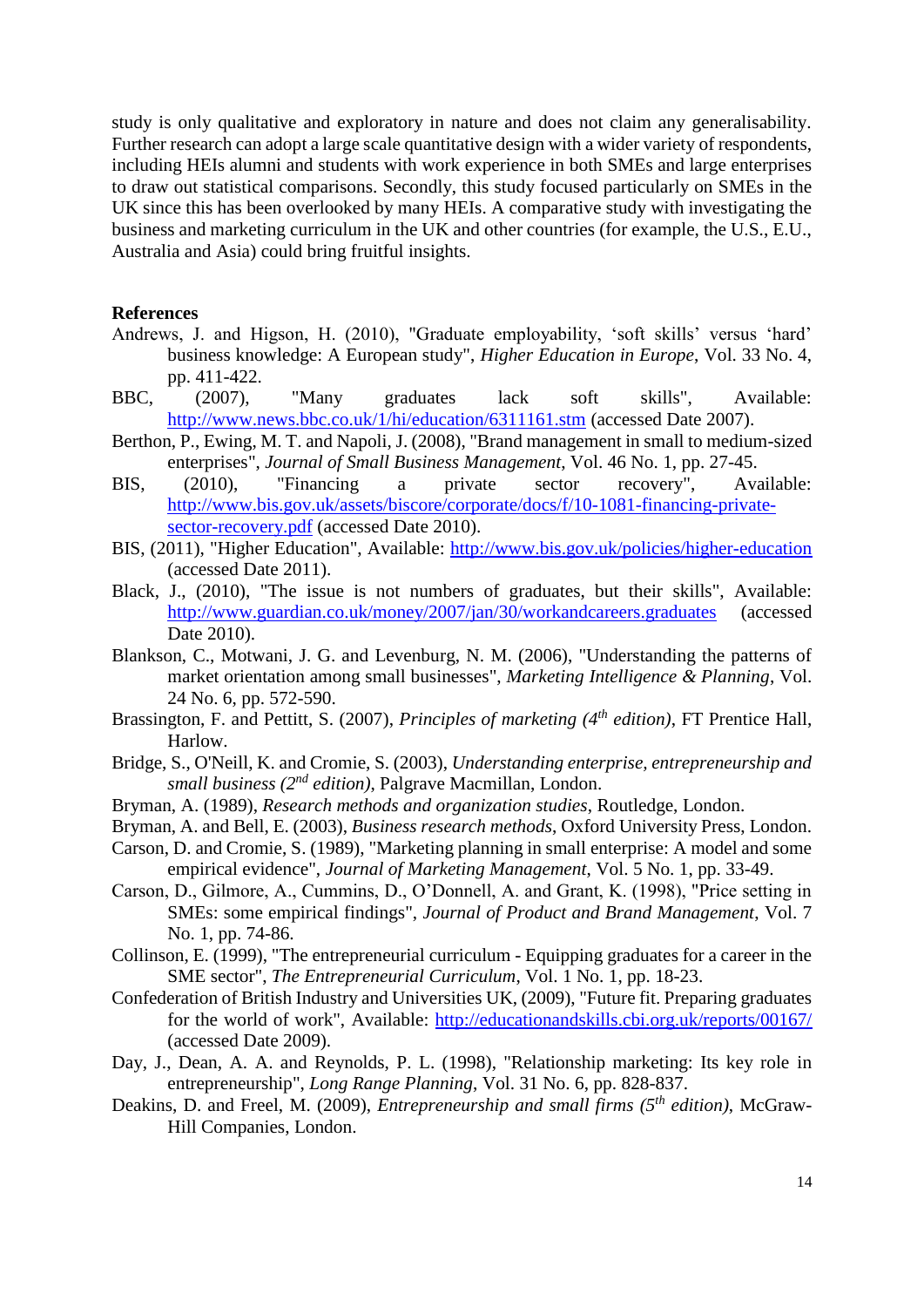- <span id="page-14-4"></span>Etzkowitz, H. (1998), "The norms of entrepreneurial science: cognitive effects of the new university-industry linkages", *Research Policy*, Vol. 27 No. 8, pp. 832-833.
- <span id="page-14-5"></span>Etzkowitz, H. and Leydesdorff, L. (2000), "The dynamics of innovation: from National Systems and ''Mode 2'' to a Triple Helix of university-industry-government relations", *Research Policy*, Vol. 29 No. 2, pp. 109-123.
- <span id="page-14-14"></span>Evans, C. (2008), "Developing career management skills within the HE curriculum: a review and evaluation of different approaches", *International Journal of Management Education*, Vol. 6 No. 3, pp. 45-55.
- <span id="page-14-18"></span>Fletcher, M. (1999), "Promoting entrepreneurship as a career option - the graduate enterprise programme", *Journal of European Industrial Training*, Vol. 233 No. 3, pp. 127-139.
- <span id="page-14-15"></span>Ford, L., (2007), "Graduates lacking soft skills, employers warn", Available: <http://www.guardian.co.uk/money/2007/jan/30/workandcareers.graduates> (accessed Date 2007).
- <span id="page-14-16"></span>Freeman, S. (2000), "Partnerships between small and medium enterprise and universities that add value", *Education + Training*, Vol. 42 No. 6, pp. 372-377.
- <span id="page-14-13"></span>Gibb, A. (2010), *Towards the entrepreneurial University: Entrepreneurship education as a lever for chance*, The National Council for Graduate Entrepreneurship, Birmingham (UK).
- <span id="page-14-12"></span>Gibbs, A., Haskins, G. and Robertson, I. (2009), *Leading the entrepreneurial university: Meeting the entrepreneurial development needs of higher education institutions*, The National Council for Graduate Entrepreneurship, Birmingham (UK).
- <span id="page-14-7"></span>Gilmore, A. and Carson, D. (1999), "Entrepreneurial marketing by networking", *New England Journal of Entrepreneurship*, Vol. 2 No. 2, pp. 31-38.
- <span id="page-14-8"></span>Gilmore, A., Carson, D. and Grant, K. (2001), "SME marketing in practice", *Marketing Intelligence & Planning*, Vol. 19 No. 1, pp. 6-11.
- <span id="page-14-9"></span>Harris, L., Rae, A. and Misner, I. (2012), "Punching above their weight: the changing role of networking in SMEs", *Journal of Small Business and Enterprise Development*, Vol. 19 No. 2, pp. 335-351.
- <span id="page-14-1"></span>Hart, T. and Barrat, P. (2009), "The employment of graduates within small and medium sized firms in England", *People, Place and Policy Online*, Vol. 3 No. 1, pp. 1-15.
- <span id="page-14-11"></span>Herrmann, K., Hannon, P., Coz, J. and Ternouth, P. (2008), *Developing entrepreneurial graduates: Putting entrepreneurship at the centre of higher education*, The National Council for Graduate Entrepreneurship, Birmingham (UK).
- <span id="page-14-0"></span>HESA, (2012), "Statistics - Students and qualifiers at UK HE institutions", Available: <http://www.hesa.ac.uk/content/view/1897/239/> (accessed Date 2013).
- <span id="page-14-6"></span>Hewitt-Dundas, N. (2012), "Research intensity and knowledge transfer activity in UK universities", *Research Policy*, Vol. 41 No. 2, pp. 262-275.
- <span id="page-14-3"></span>Hill, J. (2001), "A multidimensional study of the key determinants of effective SME marketing activity: Part 1", *International Journal of Entrepreneurial Behaviour & Research*, Vol. 7 No. 5, pp. 171-204.
- <span id="page-14-2"></span>Hill, J. and McGowan, P. (1999), "A qualitative approach to developing small firm marketing planning competencies", *Qualitative Market Research: An International Journal*, Vol. 2 No. 3, pp. 167-175.
- <span id="page-14-17"></span>Hill, J. and Wright, L. T. (2000), "Defining the scope of entrepreneurial marketing: a qualitative approach", *Journal of Enterprising Culture*, Vol. 8 No. 1, pp. 23-46.
- <span id="page-14-10"></span>HM Treasury, (2006), "LEITCH Review of Skills; Prosperity for all in the global economy world class skills ", Available: [http://www.hm](http://www.hm-treasury.gov.uk/d/leitch_finalreport051206.pdf)[treasury.gov.uk/d/leitch\\_finalreport051206.pdf](http://www.hm-treasury.gov.uk/d/leitch_finalreport051206.pdf) (accessed Date 2006).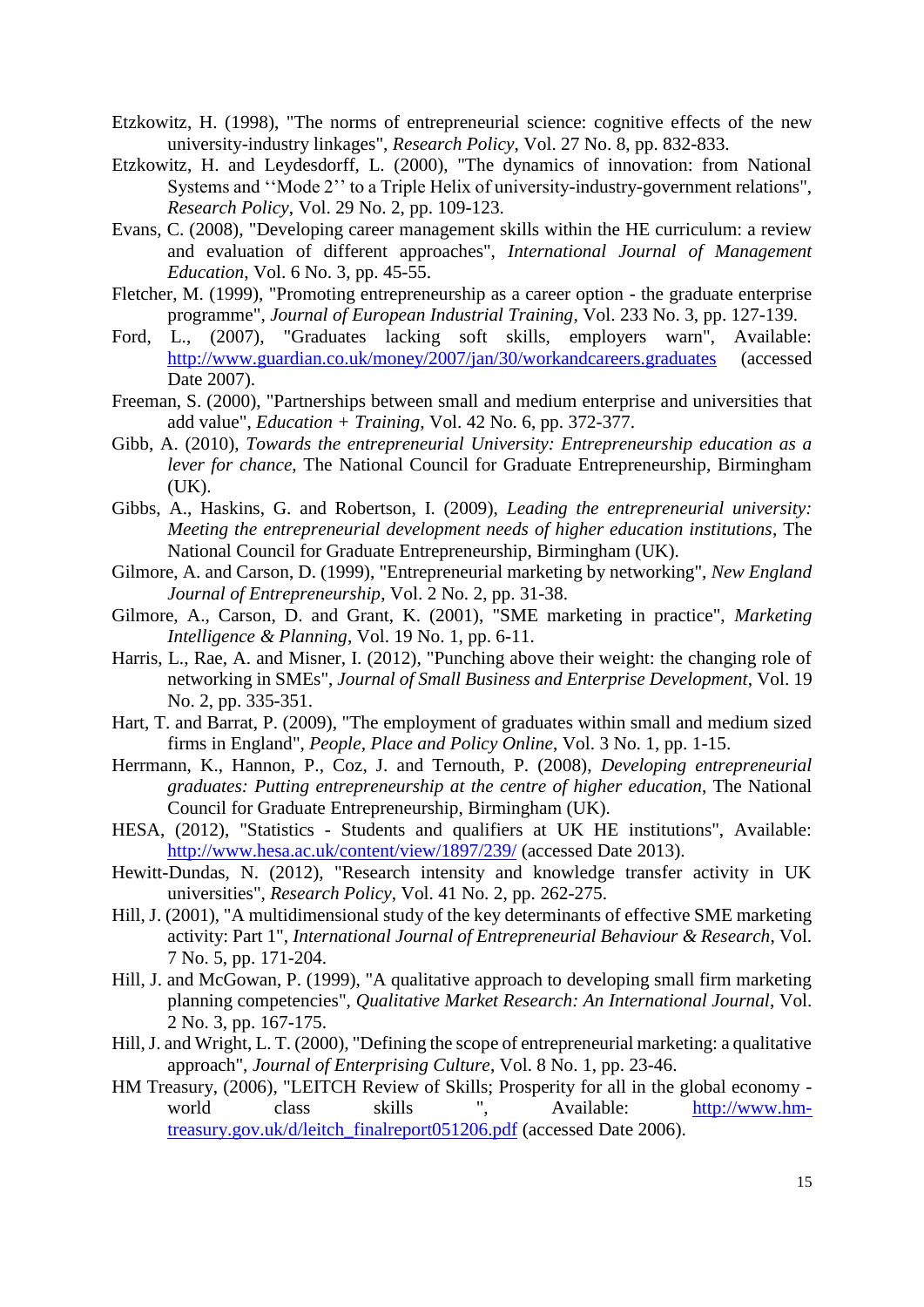- <span id="page-15-0"></span>Holden, R. and Jameson, S. (2002), "Employing graduates in SMEs: towards a research agenda", *Journal of Small Business and Enterprise Development*, Vol. 9 No. 3, pp. 271- 284.
- <span id="page-15-1"></span>Holden, R., Jameson, S. and Walmsley, A. (2007), "New graduate employment within SMEs: still in the dark?", *Journal of Small Business and Enterprise Development*, Vol. 14 No. 2, pp. 211-227.
- <span id="page-15-9"></span>Holmes, A. and Miller, S. (2000), "A case for advanced skills and employability in higher education", *Journal of Vocational Education & Training*, Vol. 52 No. 4, pp. 653-664.
- <span id="page-15-5"></span>Jobber, D. (2009), *Principles and practice of marketing (6th edition)*, McGraw-Hill Companies, London.
- <span id="page-15-19"></span>Johnston, L., Hamilton, E. and Zhang, J. (2008), "Learning through engaging with higher education institutions: a small business perspective", *International Small Business Journal*, Vol. 26 No. 6, pp. 651-660.
- <span id="page-15-2"></span>Kewin, J., Hughes, T. and Fletcher, T. (2010), *Generation crunch: the demand for recent graduates from SMEs*, CFE, London.
- <span id="page-15-14"></span>Kirby, D. A. (2004), "Entrepreneurship education: can business schools meet the challenge?", *Education + Training*, Vol. 46 No. 8/9, pp. 510-519.
- <span id="page-15-4"></span>Kotler, P., Wong, V., Saunders, J. and Armstrong, G. (2008), *Principles of marketing (5th European edition)*, FT Prentice Hall, Harlow.
- <span id="page-15-10"></span>Krake, F. B. G. F. M. (2005), "Successful brand management in SMEs: a new theory and practical hints", *Journal of Product and Brand Management*, Vol. 14 No. 4, pp. 228- 238.
- <span id="page-15-11"></span>Lamont, L. M. and Friedman, K. (1997), "Meeting the challenges to undergraduate mrketing education", *Journal of Marketing Education*, Vol. 19 No. 3, pp. 17-30.
- <span id="page-15-3"></span>Lin, C. Y. Y. (1998), "Success factors of small-and-medium-sized enterprises in Taiwan: An analysis cases", *Journal of Small Business Management*, Vol. 36 No. 4, pp. 43-57.
- <span id="page-15-8"></span>Martin, P. and Chapman, D. (2006), "An exploration of factors that contribute to the reluctance of SME owner-manages to employ first destination marketing graduates", *Marketing Intelligence & Planning*, Vol. 24 No. 2, pp. 158-173.
- <span id="page-15-15"></span>Matlay, H. (2005), "Researching entrepreneurship and education: Part 1: what is entrepreneurship and does it matter? ", *Education + Training*, Vol. 47 No. 8/9, pp. 665 - 677.
- <span id="page-15-16"></span>Matlay, H. (2006), "Researching entrepreneurship and education: Part 2: what is entrepreneurship education and does it matter?", *Education + Training*, Vol. 48 No. 8/9, pp. 704 - 718.
- <span id="page-15-18"></span>Matlay, H. (2011), "The influence of stakeholders on developing enterprising graduates in UK HEIs", *International Journal of Entrepreneurial Behaviour & Research*, Vol. 17 No. 2, pp. 166-182.
- <span id="page-15-6"></span>McDonald, M. (2006), "Strategic marketing planning: Theory and practice", *The Marketing Review*, Vol. 6 No. 4, pp. 375-418.
- <span id="page-15-17"></span>Miles, M. and Hurberman, M. (1994), *Qualitative data analysis: an expanded sourcebook*, Beverley Hills, London.
- <span id="page-15-7"></span>Moriarty, J., Jones, R., Rowley, J. and Kupiec-Teahan, B. (2008), "Marketing in small hotels: a qualitative study", *Marketing Intelligence & Planning*, Vol. 26 No. 3, pp. 293-315.
- <span id="page-15-13"></span>Moy, J. W. and Lee, S. M. (2002), "The career choice of business graduates: SMEs or MNCs?", *Career Development International*, Vol. 7 No. 6, pp. 339-347.
- <span id="page-15-12"></span>Nordling, L., (2008), "From softskills to hard job offers", Available: <http://www.guardian.co.uk/money/2007/jan/30/workandcareers.graduates> (accessed Date 2008).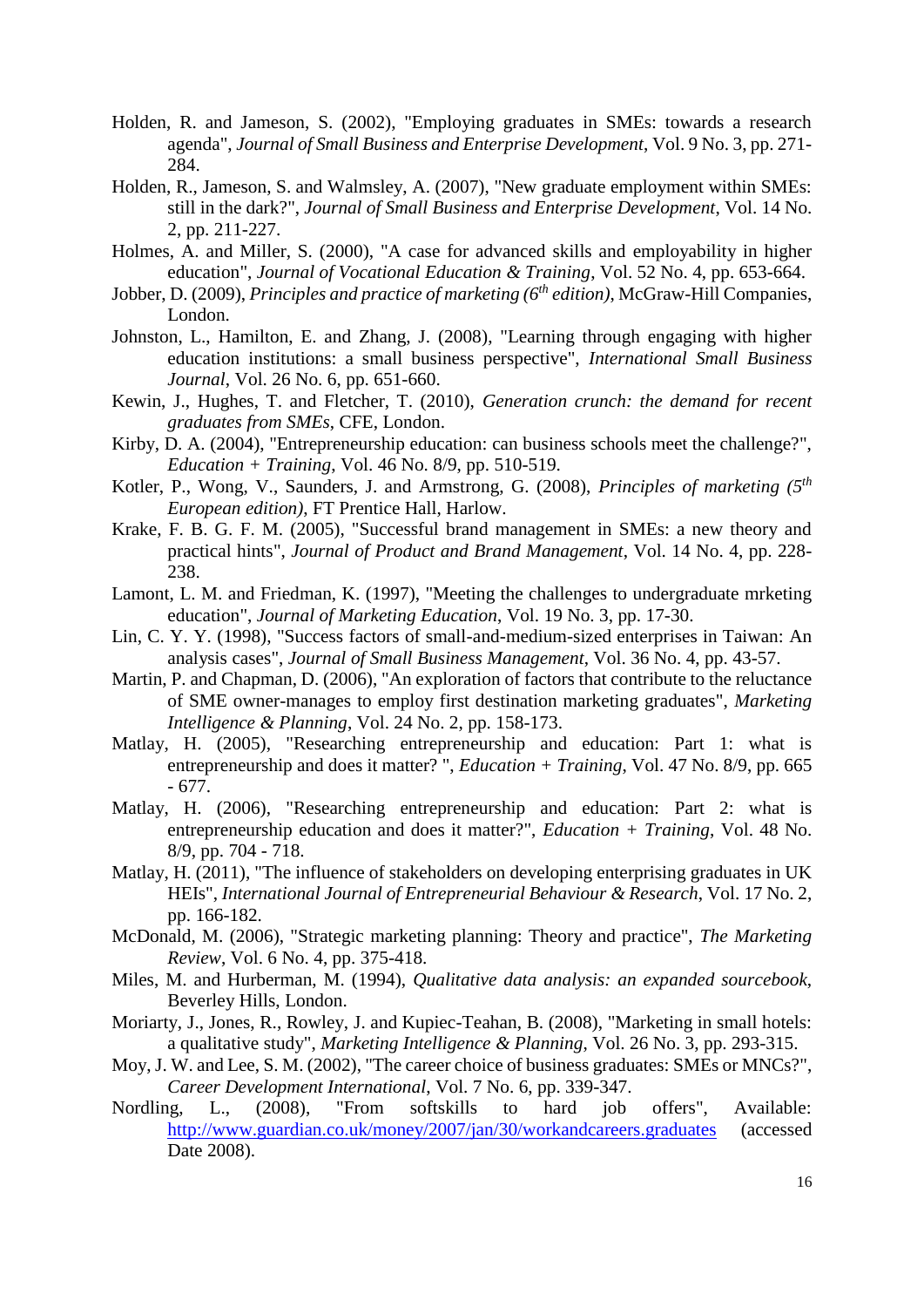- <span id="page-16-14"></span>Nurmi, P. and Passio, K. (2007), "Entrepreneurship in Finnish universities", *Education + Training*, Vol. 49 No. 1, pp. 56-65.
- <span id="page-16-5"></span>O'Donnell, A. (2011), "Small firm marketing: synthesising and supporting received wisdom", *Journal of Small Business and Enterprise Development*, Vol. 18 No. 4, pp. 781-805.
- <span id="page-16-15"></span>O'Brien, E. M. and Hart, S. J. (1999), "Action learning: the link between academia and industry?", *Educational Research*, Vol. 41 No. 1, pp. 77-89.
- <span id="page-16-16"></span>O'Donnell, A. and Cummins, D. (1999), "The use of qualitative methods to research networking in SMEs", *Qualitative Market Research: An International Journal*, Vol. 2 No. 2, pp. 82-91.
- <span id="page-16-3"></span>O'Dwyer, M., Gilmore, A. and Carson, D. (2009a), "Commentary: Innovative marketing in SMEs", *European Journal of Marketing*, Vol. 43 No. 1/2, pp. 46-61.
- <span id="page-16-9"></span>O'Dwyer, M., Gilmore, A. and Carson, D. (2009b), "Innovative marketing in SMEs: a theoretical framework", *European Business Review*, Vol. 21 No. 6, pp. 504-515.
- <span id="page-16-0"></span>ONS, (2013), "Labour Market Statistics, January 2013", Available: <http://www.ons.gov.uk/ons/rel/lms/labour-market-statistics/january-2013/index.html> (accessed Date 2013).
- <span id="page-16-6"></span>Parrott, G., Roomi, M. A. and Holliman, D. (2010), "An analysis of marketing programmes adopted by regional small and medium-sized enterprises", *Journal of Small Business and Enterprise Development*, Vol. 17 No. 2, pp. 184-203.
- <span id="page-16-17"></span>Parsons, A. L. and Lepkowska-White, E. (2009), "Group projects using clients versus not using clients: Do students perceive any differences?", *Journal of Marketing Education,* , Vol. 31 No. 2, pp. 154-159.
- <span id="page-16-18"></span>Peltier, J. W. and Scovotti, C. (2010), "Enhancing entrepreneurial marketing education: the student perspective", *Journal of Small Business and Enterprise Development*, Vol. 17 No. 4, pp. 514-536.
- <span id="page-16-2"></span>Philpott, K., Dooley, L., O'Reilly, C. and Lupton, G. (2011), "The entrepreneurial university: Examining the underlying academic tensions", *Technovation*, Vol. 31 No. 4, pp. 161- 170.
- <span id="page-16-12"></span>Read, S., Dew, N., Sarasvathy, S. D., Song, M. and Wiltbank, R. (2009), "Marketing under uncertainty: The logic of an effectual approach", *Journal of Marketing Education*, Vol. 73 No. 3, pp. 1-18.
- <span id="page-16-10"></span>Reijonen, H. (2008), "Understanding the small business owner: what they really aim at and how this relates to firm performance. A case study in North Karelia, Eastern Finland", *Management Research News*, Vol. 31 No. 8, pp. 616-629.
- <span id="page-16-4"></span>Reijonen, H. (2010), "Do all SMEs practise same kind of marketing?", *journal of Small Business and Enterprise Development*, Vol. 17 No. 2, pp. 279-293.
- <span id="page-16-13"></span>Schlee, R. P., Curren, M. T. and Harich, K. R. (2008), "Building a marketing curriculum to support courses in social entrepreneurship and social venture competitions", *Journal of Marketing Education*, Vol. 31 No. 5, pp. 5-15.
- <span id="page-16-1"></span>Schlee, R. P. and Harich, K. R. (2010), "Knowledge and skill requirement for marketing jobs in the 21st Century", *Journal of Marketing Education*, Vol. 32 No. 3, pp. 341-352.
- <span id="page-16-11"></span>Simpson, M., Padmore, J., Taylor, N. and Frecknall-Hughes, J. (2006), "Marketing in small and medium sized enterprises", *International Journal of Entrepreneurial Behaviour & Research*, Vol. 12 No. 6, pp. 361-387.
- <span id="page-16-7"></span>Smart, D. T., Craig, A. K. and Conant, J. S. (1999), "Marketing education in the Year 2000: Changes observed and challenges anticipated", *Journal of Marketing Education*, Vol. 21 No. 3, pp. 206-216.
- <span id="page-16-8"></span>Stephens, S., Balan, C. G. and Callaghan, S. (2010), "Theory and practice: the experience of marketing graduates", *Education + Training*, Vol. 52 No. 6/7, pp. 552-560.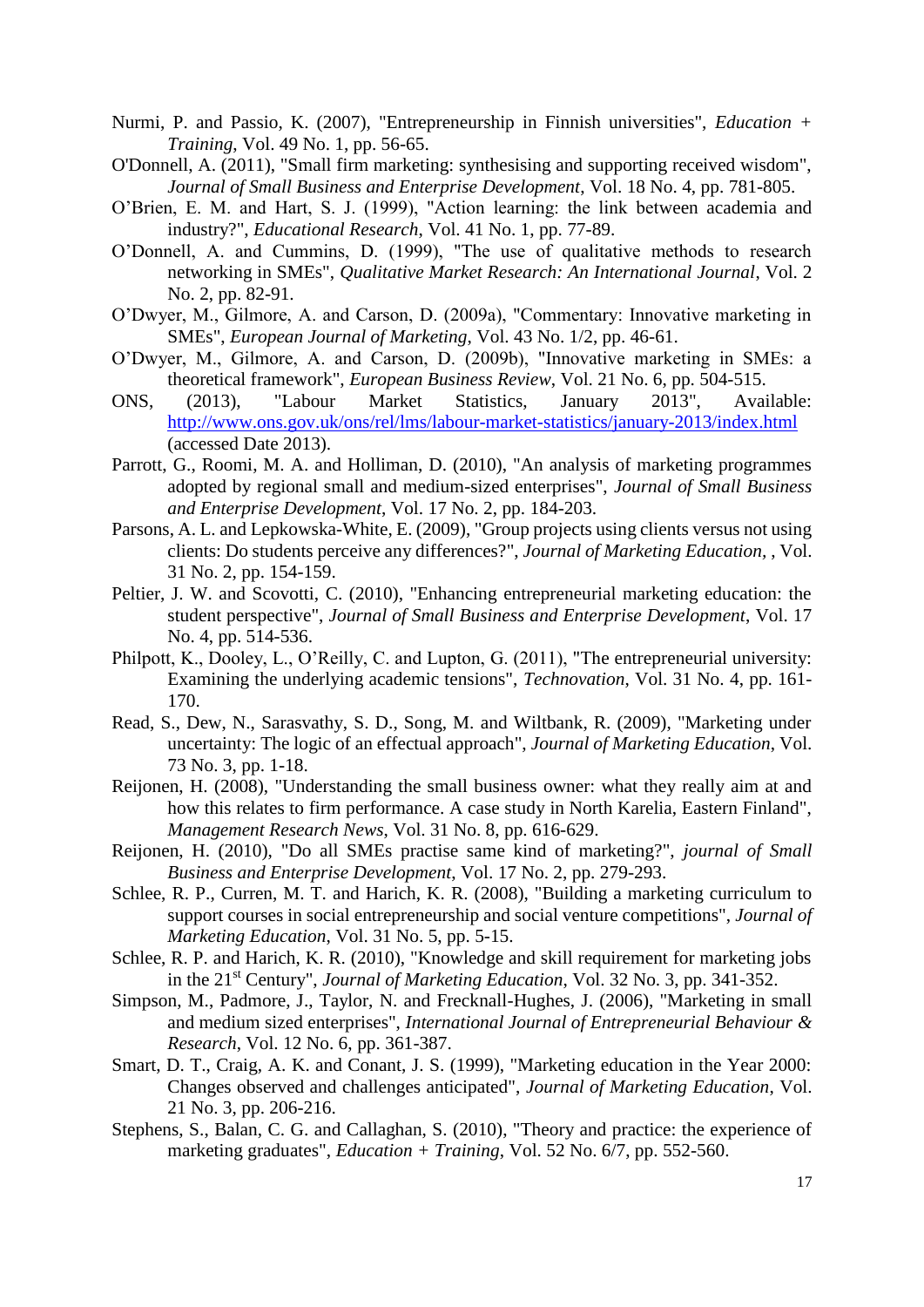- <span id="page-17-4"></span>Stokes, D. and Blackburn, R. (1999), *Entrepreneurship: building for the future* in Working Paper Series, Small Business Research Centre, Kingston University, UK.
- <span id="page-17-7"></span>Stokes, D. and Lomax, W. (2002), "Taking control of word of mouth marketing: the case of an entrepreneurial hotelier", *Journal of Small Business and Enterprise Development*, Vol. 9 No. 4, pp. 349-357.
- <span id="page-17-3"></span>Stokes, D. and Wilson, N. C. (2010), "Entrepreneurship and marketing education: time for the road less travelled?", *International Journal of Entrepreneurship and Innovation Management*, Vol. 11 No. 1, pp. 95-108.
- <span id="page-17-2"></span>Stringfellow, L., Ennis, S., Brennan, R. and Harker, M. J. (2006), "Mind the gap. The relevance of marketing education to marketing practice", *Marketing Intelligence & Planning*, Vol. 24 No. 3, pp. 245-256.
- <span id="page-17-8"></span>UK Commission for Employment and Skills, (2010), "Employability skills: A research and policy briefing", Available: [http://www.ukces.org.uk/assets/bispartners/ukces/docs/publications/briefing-paper](http://www.ukces.org.uk/assets/bispartners/ukces/docs/publications/briefing-paper-employability-skills.pdf)[employability-skills.pdf](http://www.ukces.org.uk/assets/bispartners/ukces/docs/publications/briefing-paper-employability-skills.pdf) (accessed Date 2010).
- <span id="page-17-6"></span>Volkmann, C., Wilson, K. E., Mariotti, S., Rabuzzi, D., Vyakarnam, S. and Sepulveda, A. (2009), *Educating the next wave of entrepreneurs: Unlocking entrepreneurial capabilities to meet the global challenges of the 21st Century*, World Economic Forum, Geneva.
- <span id="page-17-5"></span>Walker, I., Tsarenko, Y., Powell, I., Steel, M. and Brace-Govan, J. (2009), "The development of competent marketing professionals", *Journal of Marketing Education*, Vol. 31 No. 1, pp. 253-263.
- <span id="page-17-1"></span>Walsh, M. F. and Lipinski, J. (2009), "The role of the marketing function in small and medium sized enterprises", *Journal of Small Business and Enterprise Development*, Vol. 16 No. 4, pp. 569-585.
- <span id="page-17-0"></span>Woods, A. and Dennis, C. (2009), "What do UK small and medium sized enterprises think about employing graduates?", *Journal of Small Business and Enterprise Development*, Vol. 16 No. 4, pp. 642-659.
- **Figure 1 – Conventional marketing curriculum and its misfit to SMEs practice**



Source: Adapted from Etzkowitz and Leydesdorff, 2000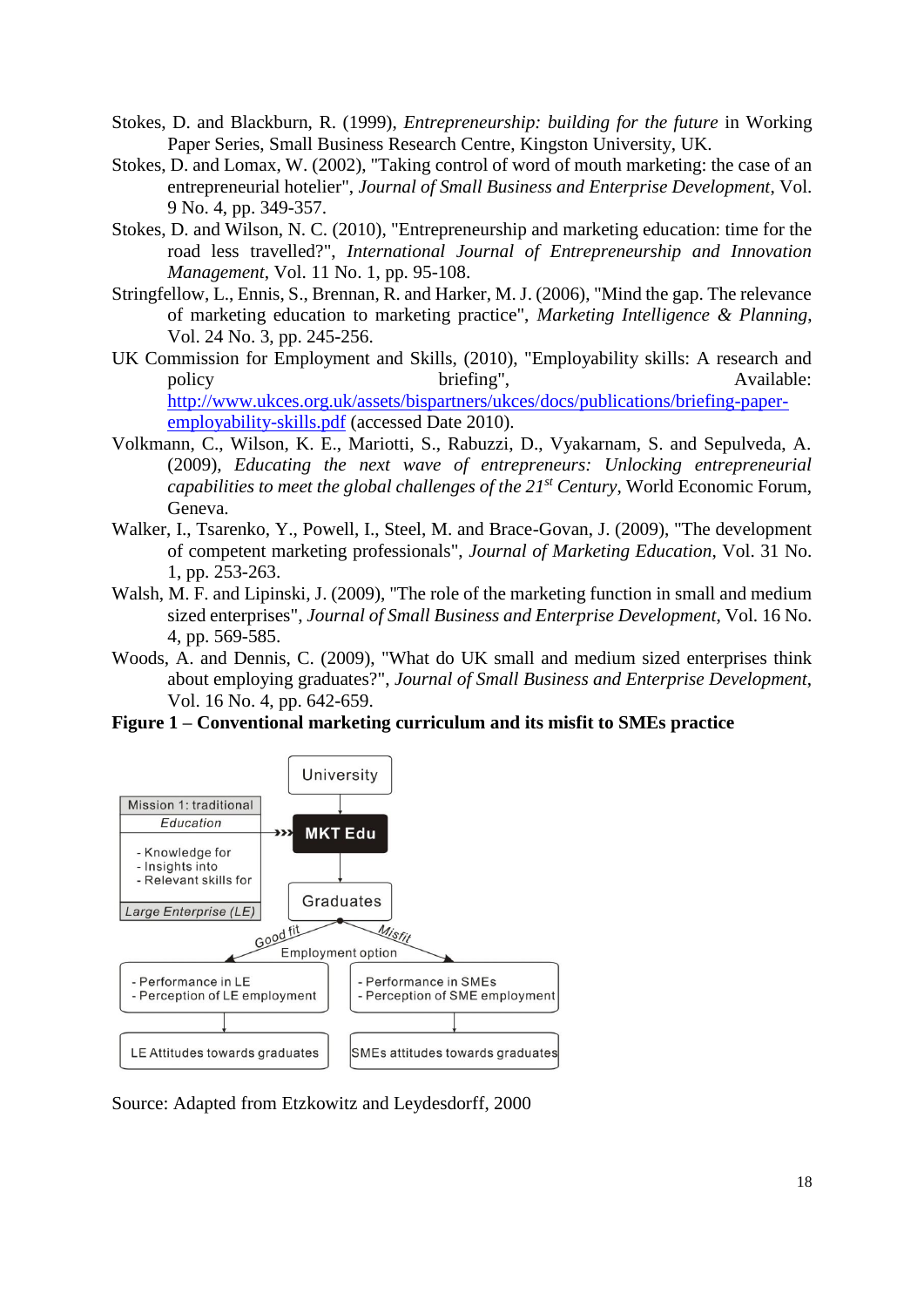**Table 1 - How marketing is defined within small business context**

| <b>Quotes Derived from Interviews with SME owners /</b><br>managers and students                                                                    | <b>Respondent</b>          |
|-----------------------------------------------------------------------------------------------------------------------------------------------------|----------------------------|
| ' providing the customer with the service they want'                                                                                                | <b>Travel Agency owner</b> |
| ' selling your products onto other people.'                                                                                                         | Restaurant owner           |
| 'marketing for me is just marketing my products. I do a lot of<br>advertising in trade magazines.'                                                  | Jewellery Wholesalers      |
| 'We're dealing with most of the people in the market on a one<br>to one basis actively engaged in networking and pushing for<br>business that way.' | Switchgear Design owner    |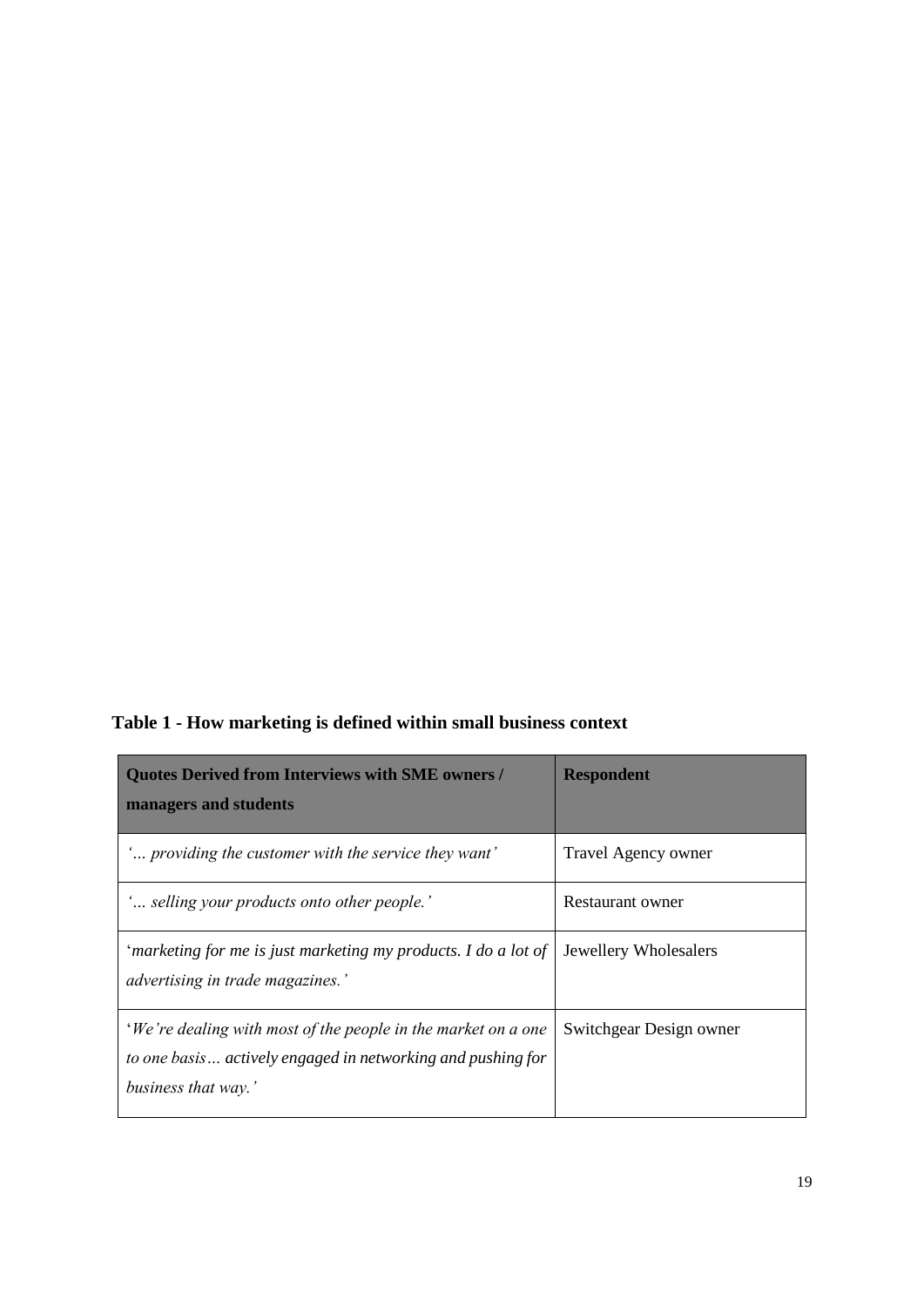| " so I thought it was more like more like TV<br>advertisements and like more of the big businesses'                                                                                   | Student |
|---------------------------------------------------------------------------------------------------------------------------------------------------------------------------------------|---------|
| 'My idea of what marketing was about was just how to gain<br>new customers, just how to what the services are on offer,<br>access clients and customers'                              | Student |
| Marketing was more direct marketing,<br>so like<br>advertisements on TV, campaigns where you see like on<br>billboards and in magazines where they all have a consistent<br>campaign' | Student |
| 'Basically the 4Ps or the 7Ps, I've been doing this since $GSCE$<br>and that's kind of the marketing mix and everything to do with<br>that really'                                    | Student |

# **Appendix I - Interview Questions for SMEs**

## *SME Marketing Practices*

- How is marketing defined?
- What marketing activities do you currently undertake? What about past marketing activities?
- How is marketing planned and organised (whose responsibility is it?)
- How is marketing being practised?
- How are marketing activities analysed?
- What are the barriers to marketing?
- What role does Marketing play in achieving the success of your organisation?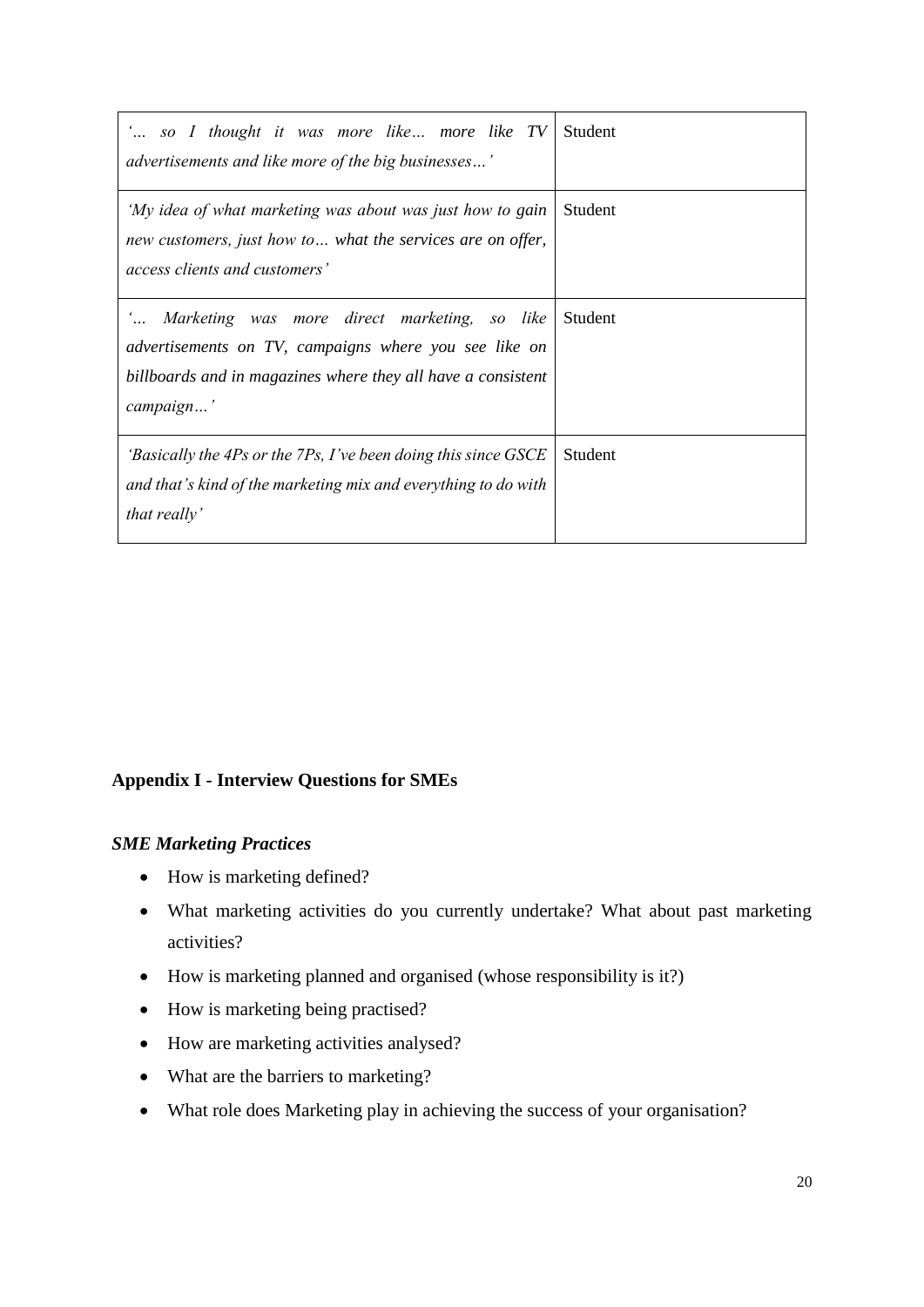- How would you describe your management style (e.g. decision making, responsibility delegation, etc.)?
- What is the existing organisational culture (e.g. management-staff relationship, commitment, values, etc.)?
- What is your vision for the company?

## *Perceptions of HE Marketing Curriculum and Marketing Graduates*

- What are your perceptions of the HE marketing curriculum (past & present)?
- Have you had experience of employing graduates in your company? (if yes, please tell us your experience, e.g. competency, knowledge, ability of students, etc.)
- To what extent do you think the curriculum prepare the graduates for future employment in SMEs?

## **Appendix II - Interview Questions for Students**

## *Understanding of Marketing and Experience of SME Marketing Practices*

- How do you define marketing? (prompt)
- Why did you choose a SME as a placement opportunity
- What was your expectation of SME marketing? (prompt)
- What was your role and responsibility in the SME company?
- What were your experience of marketing in an SME? (prompt)

## *Perception of HE Marketing Curriculum and SME Marketing Career Option*